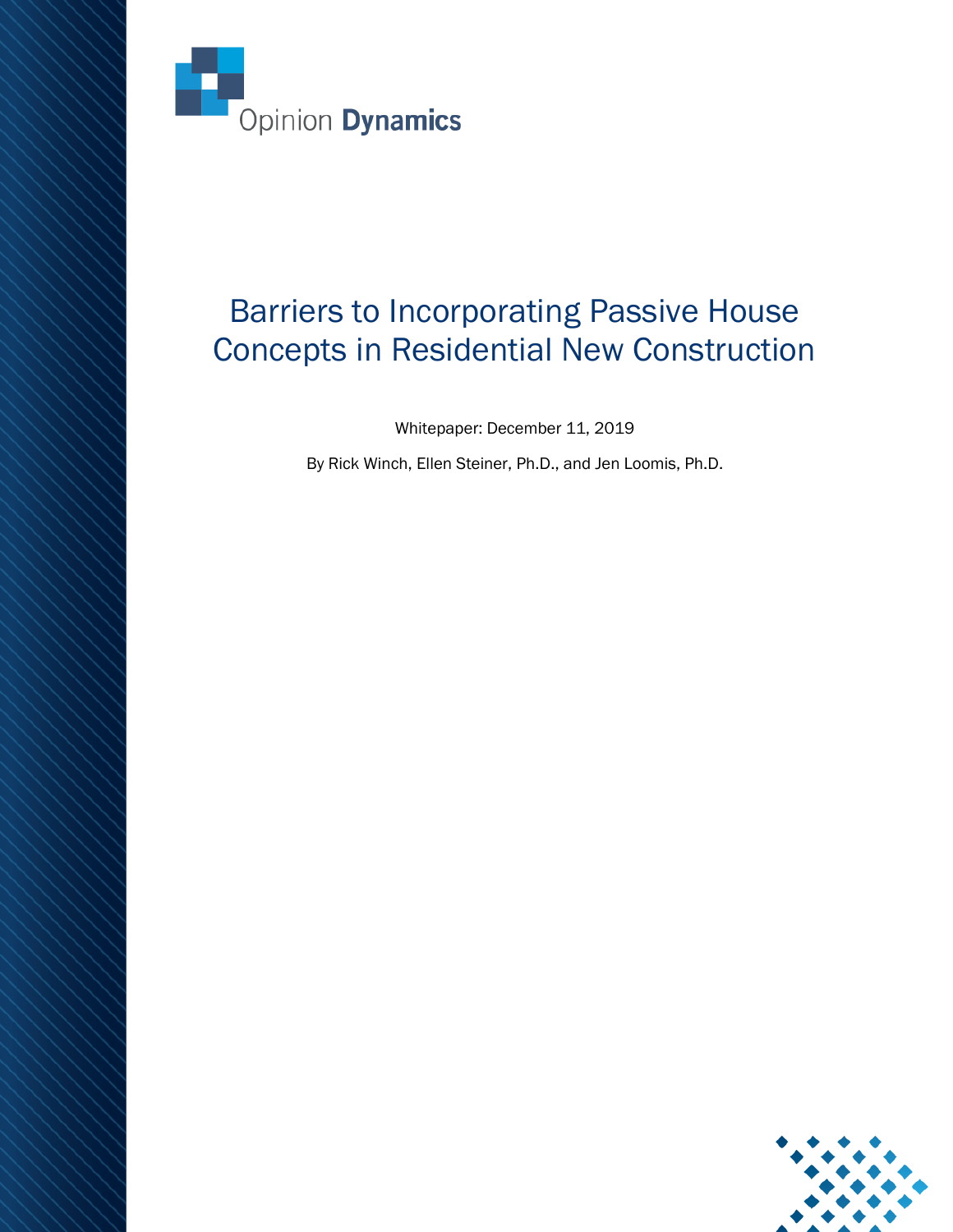

#### Executive Summary

This white paper presents findings from a research effort to identify barriers to, and opportunities for, incorporating Passive House (PH) principles into California's Energy Code. Opinion Dynamics conducted a literature review and interviews with 16 subject matter experts in PH principles, beyond-code programming, and residential new construction to identify such barriers and opportunities.

Several organizations promote PH in the US. The momentum behind PH has given rise to an entire industry with PH training and certification programs for designers, consultants, builders, raters, and verifiers. More widespread application of PH construction principles has the potential to reduce buildings' energy use and help California meet its greenhouse gas reduction goals. At the same time, there are a variety of market, economic, and regulatory barriers that make codification of PH principles a challenge.

#### **Barriers**

Key barriers to incorporating PH principles into California's building code include:

- Limited building industry awareness, knowledge, and training. Builders have limited awareness and knowledge of PH principles and how they impact building design and construction, partially stemming from the limited interaction between PH and non-PH practitioners. Builders tend to resist changes in building practices—particularly to changes in long-standing building practices. Additional market effects remove incentives for builders to pursue energy efficiency buildings, such as the falling cost of solar energy and homebuyers' apparent satisfaction with code-built homes.
- Builders reluctance to design airtight building envelopes. PH requires an extremely airtight building envelope. Outside of PH practitioners, new construction professionals (both production and custom builders) are reportedly very concerned with the airtightness of newly constructed homes. Builders are reluctant to construct airtight building envelopes due to: (1) past issues with mold and moisture problems; and, (2) a lack of understanding of building science and PH principles.
- Limitations or Drawbacks of PH: Other aspects of PH principles may make code developers reluctant to pursue their inclusion in code. One reason is that a building constructed with PH principles cannot curb the energy demand of unregulated plug loads. The building occupants may plug in and run a variety of devices that can increase the buildings' energy use intensity despite the tight and well-insulated envelope. Also, interviewees emphasized that PH principles translate to thicker walls, which means land plots will need to be bigger if the interior conditioned space is to remain the same. The high cost of land and development in California means planners and builders want to maximize livable, conditioned space on available land plots and may resist calls for thicker walls.
- Code development and update processes. The incremental California code adoption process--with a new code cycle instituted every three years--brings a lot of uncertainty as to what the next code change/cycle might mean. If a long-term goal was established, the argument is that builders would have a good idea of where they are eventually going to have to get and can plan accordingly. The code process also requires each component to pass a cost-effectiveness test in isolation. PH principles are inherently holistic and leverage the interactive effects among building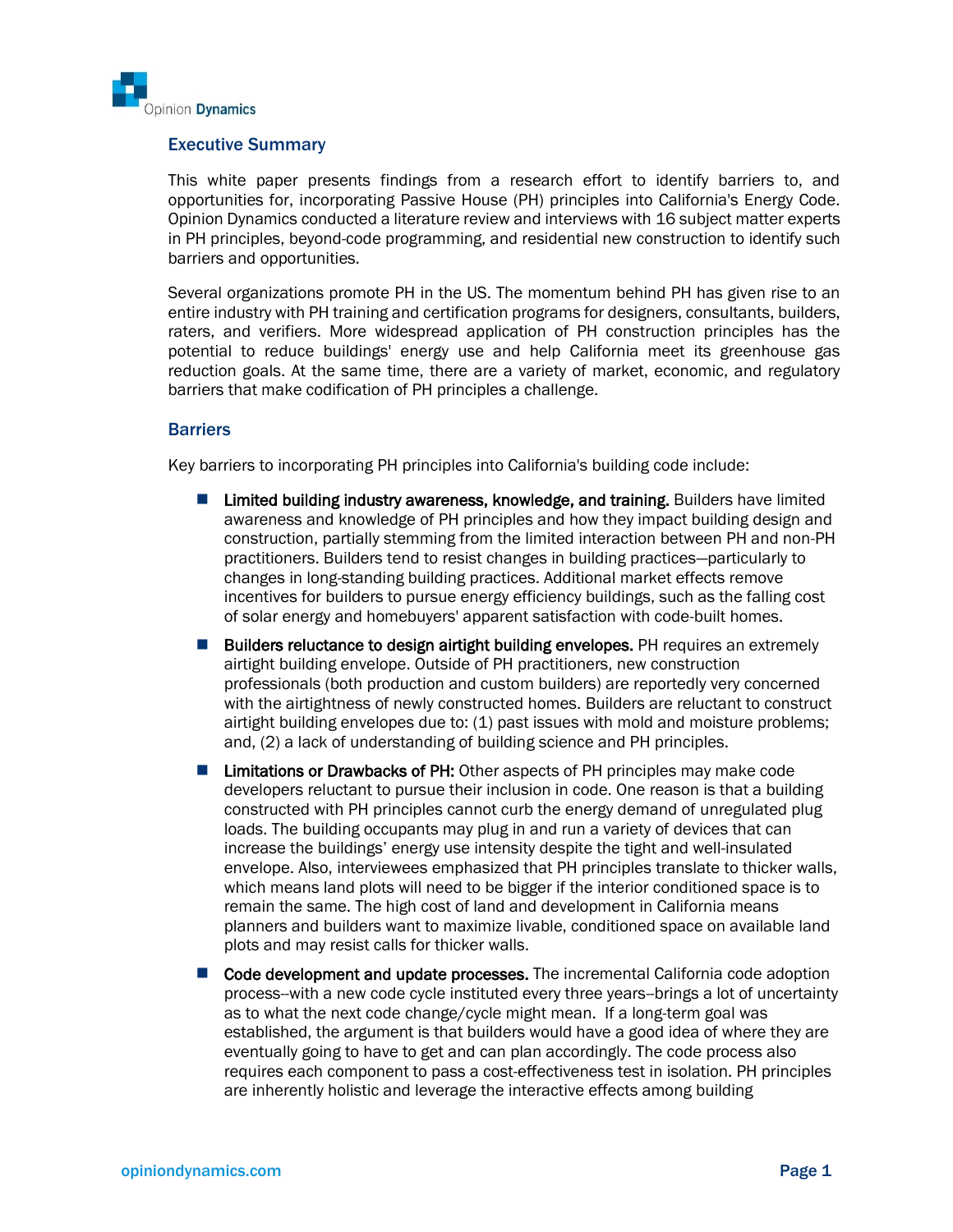

components producing tradeoffs and benefits that cannot be captured by the current approach.

■ Complying with Code: Builders may use one of two pathways to energy code compliance. Nearly all meet code by improving efficiencies of heating, cooling, and water heating equipment instead of improving envelope tightness, perpetuating their unfamiliarity with tight envelopes. The flexibility of the performance approach to compliance appears to come at the expense of enhancements to envelope measures frequently. Builders and tradespeople are gaining little experience with efficient envelopes given their low usage of the prescriptive path, presenting a barrier to improvements in envelope measures in the market. Since the backbone of PH is the building envelope, the use of the performance path is counter to the central theme of PH: super insulated structure, few thermal breaks, and very low infiltration.

#### **Opportunities**

The Utilities could play a role in transforming the market by sponsoring initiatives such as:

- Demonstrations and Public Education. Given the lack of familiarity, it is important to demonstrate the various energy efficiency attributes and features of PH structures. Locally built PH structures present opportunities to promote PH to builders and the general public through demonstration homes or case studies. Featuring these homes can address cost-effectiveness and airtightness concerns while highlighting their comfort benefits, GHG reductions, and benefits to the electric grid.
- Grid-impact research. With more renewable energy coming onto the grid, when consumers use energy impacts the cost of its delivery. The reduced energy use in PH buildings can lower energy peaks and transmission and distribution costs. GHG reductions and grid cost savings need to be studied to understand the value of any savings to the grid from PH buildings.
- Workforce education and training. A myriad of individuals and organizations will benefit from PH education and training. This includes policymakers, code officials, building inspectors, builders/developers, architects, and building tradespeople. The utilities could continue to subsidize PH courses to promote a variety of skills and services related to PH practices. Courses should be available for policymakers, code officials, building inspectors, builders/developers, architects, and building tradespeople to generate a critical mass of trained professionals.
- Incentives. Incentives can close the initial increased cost gap associated with PH construction and increase the number of potential demonstration sites available. Incentives could support workforce development or be available for frequently included equipment in PH structures, such as heat recovery ventilators. Incentive can also be based on energy savings over a code-compliant structure. Interviewees also recommended that utility programs with a whole-building approach incentivize highperformance attics and walls to increase builder familiarity with them.
- Energy Code. Interviewees also pointed to opportunities to adjust the energy code to reflect PH principles through managing thermal heat gain and reducing cooling loads. They suggested 1) increasing thermal mass on west- and south-facing walls to absorb afternoon heat; 2) orienting rooms not often used during the hottest part of the day to face west or south; and 3) using overhangs and shading to minimize heat gain. In addition, establishing an alternative code compliance pathway that uses PH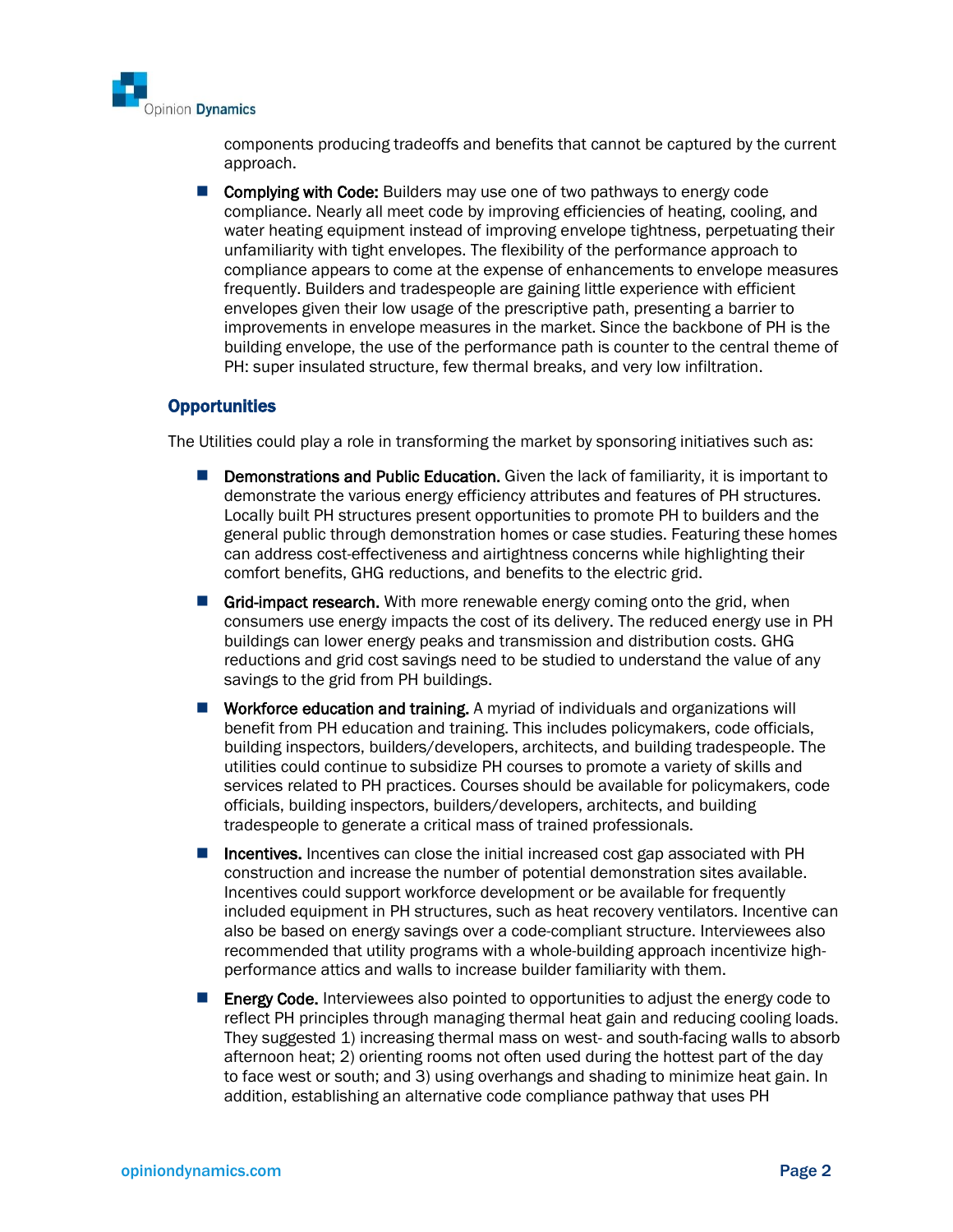

principles can lead to more PH buildings, demonstrating it can be done costeffectively, and facilitating builder familiarity with those construction practices, as has been done in Vancouver, British Columbia, Canada.

#### **Conclusion**

In conclusion, lack of builder familiarity and component-based cost-effectiveness tests limit support for code changes that incorporate PH principles. The Utilities, CEC, and CPUC should consider if providing pathways to pursue PH practices and meet building energy codes will help in achieving California's greenhouse gas reduction goals. If PH is incorporated into code, more PH buildings will be built, builders will gain familiarity with tight envelopes, homebuyers will see PH homes in their communities, all of which ultimately support market transformation.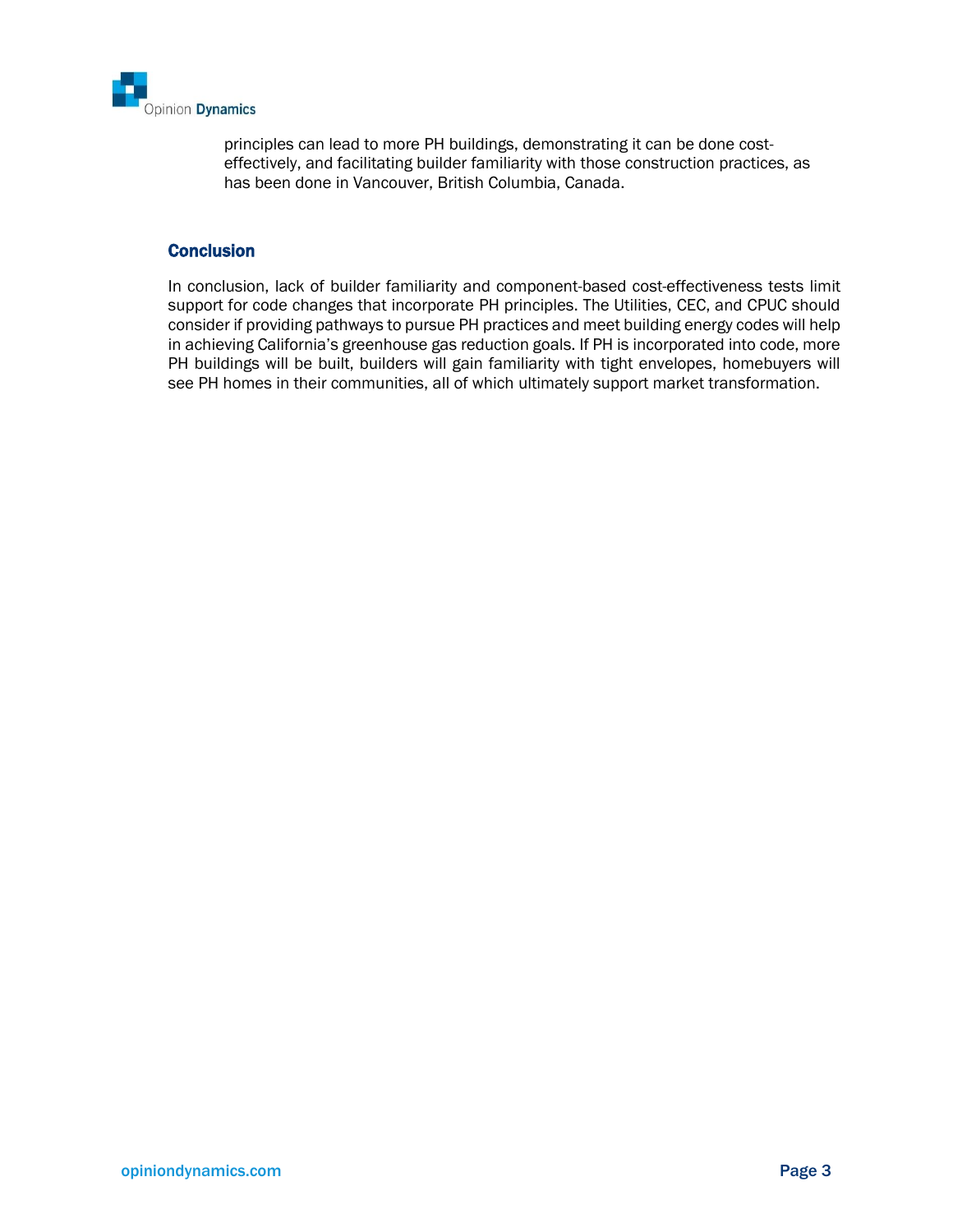

# 1. Introduction

The objective of this whitepaper is to explore barriers to the inclusion of Passive House (PH) design concepts and requirements within residential new construction programs and building energy efficiency standards in California. Toward this goal, the research team interviewed 16 subject matter experts (SMEs) in PH principles, beyond-code programming, and residential new construction, as well as conducted a literature review of relevant articles, whitepapers, and conference proceedings. The primary purpose of the literature review and interviews was to understand the barriers that PH principles (including design and construction) face when seeking to gain traction within residential new construction. We hope that a clear articulation of these barriers will help policymakers understand the issues that may arise during the consideration of PH principles for inclusion in mainstream construction practices and associated code development.

In this paper, we review the current status of the California Energy Code, the PH history, and the currently available certification for passive houses in California. Then we take a deep dive into the barriers to incorporating PH principles into the Energy Code. After that, we describe some successful approaches to updating code with PH principles from Minnesota, New York, and Canada. Finally, we end with opportunities for the California utilities to help advance PH principles in the construction industry and the incorporation of key PH elements into the California Energy Code.

# 2. Background

To set the stage for this whitepaper, we discuss the California Building Energy Efficiency Standards, the history of the PH movement, the definition of PH, and PH in California in the following section.

# 2.1 California Building Energy Efficiency Standards

The 2019 California Energy Code (Title-24, Part 6; Building Efficiency Standards) will go into effect on January 1, 2020, replacing the 2016 code. The California Energy Commission (CEC) estimates that new single-family homes will use about 7% less energy when built under the 2019 Code compared to the 2016 Code. When factoring in required photovoltaics (PV), a single-family home built under the 2019 Code will use about 53% less energy than under the 2016 Code.<sup>1</sup> Notably, the 2019 Code increases energy efficiency while encouraging demand-responsive, grid harmonizing technologies (such as battery storage and grid-connected heat pump water heaters) and improves the building's thermal envelope through high-performance attics, walls, and windows to improve comfort and energy savings.

# 2.2 Passive House History

Several information sources define and explain PH concepts, design principles, and requirements. There are two passive house organizations who have similar goals and principles—the Passive House Institute (PHI) and the Passive House Institute US (PHIUS). According to Passipedia, an online Passive House Resource provided by the PHI, underlying scientific principles used in many parts of the globe were synthesized and codified into the term that now describes the high-performance building

<sup>1</sup> California Energy Commission Efficiency Division. (March 2018). 2019 Building Energy Efficiency Standards FAQ. Retrieved from: https://ww2.energy.ca.gov/title24/2019standards/documents/2018\_Title\_24\_2019\_Building\_Standards\_FAQ.pdf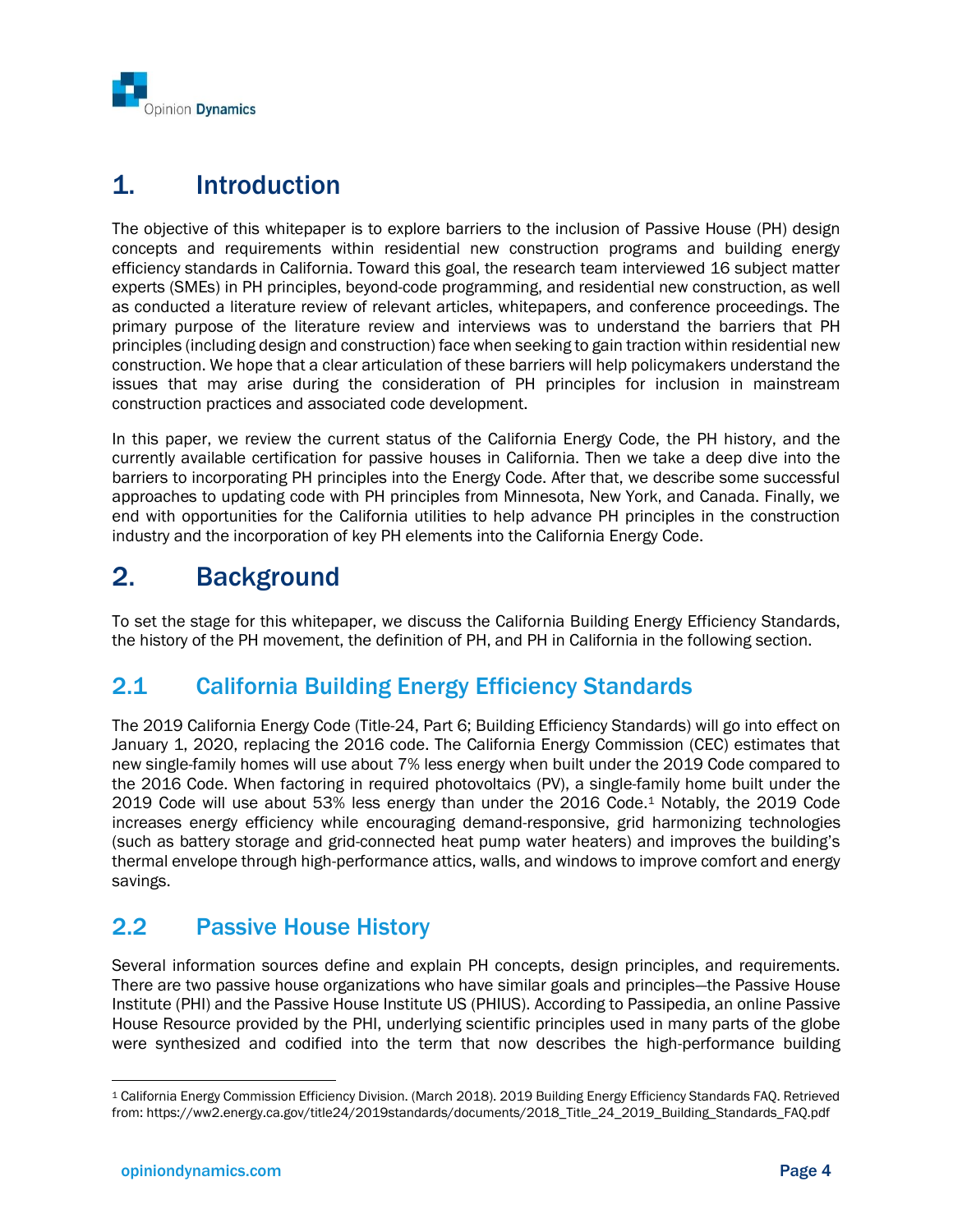

philosophy, methodology, and certification globally referred to as Passive House (or Passivhaus). The codification of the methodology and certification was developed in Germany in the early 1990s by Professors Bo Adamson of Sweden and Wolfgang Feist of Germany. In 1996, Dr. Feist founded the Passivhaus Institut (Darmstadt, Germany) to develop and promote the PH standard using the Passive House Planning Package (PHPP) energy modeling software. It is important to note that PH principles do not—as potentially implied by the term "house"—solely apply to single-family homes. Rather, the original German word "Haus" should be construed as a more global term, extending to multi-family and commercial buildings as well.

The second main organization advancing PH principles is the Passive House Institute US, Inc. (PHIUS). PHIUS roots trace back to 2003, when Katrin Klingenberg designed and built her own passive house residence in Urbana, Illinois.<sup>2</sup> This was the first passive house built in the U.S.<sup>3</sup> Her experience led her to co-found e-cological Construction Laboratory (e-colab) with builder Mike Kernagis in 2003.<sup>4</sup> As interest in passive house building grew in North America, Klingenberg and Kernagis oversaw the expansion of e-colab into PHIUS in 2007.<sup>5</sup> North American building scientists and builders with funding from the U.S. Department of Energy (DOE) and the Canadian government were the first to pioneer passive building principles in the 1970s. In the late 1980s the German Passivhaus Institut (PHI) built on that research and those principles and developed a quantifiable performance standard that continues to work well in the Central European and similar climate zones. However, in practice, the PHIUS Technical Committee, Passive House Alliance US (PHAUS) members, and project teams building projects in North America learned that a single standard for all North American climate zones is unworkable. In some climates, meeting the standard is cost prohibitive, in other milder zones it's possible to hit the European standard while leaving substantial cost-effective energy savings unrealized.

As such, in cooperation with Building Science Corporation under a U.S. DOE Building America Grant, the PHIUS Technical Committee developed passive building standards that account for the broad range of climate conditions, market conditions, and other variables in North American climate zones. The result was the PHIUS+ 2015 Passive Building Standard–North America, which was released in March of 2015. PHIUS collaborated with Fraunhofer IBP and Owens Corning to develop WUFI Passive, a family of software modeling products that support the PHIUS project certification.

There are at least 15 certified PH buildings in California at the time of this writing, according to the Passive House Institute US (PHIUS).<sup>6</sup> They include both single-family and multi-family and represent a mix of new construction and retrofit projects. The momentum behind PH has given rise to numerous PH organizations, including PHIUS, PHI, the North American Passive House Network, as well as stateand regional-level PH advocacy organizations. An entire industry has developed in the US that includes PH training and certification programs for designers, consultants, builders, raters, and verifiers. There are 14 certified PH builders in California.<sup>7</sup>

<sup>4</sup> Passive House Institute US. (2019). Retrieved from https://www.phius.org/about/mission-history

<sup>2</sup> Passive House Institute US. (2019). Retrieved from https://www.phius.org/about/mission-history

<sup>3</sup> Passive House Institute US. (2019). PHIUS Milestones. Retrieved from: https://www.phius.org/about-passive-houseinstitute-us/phius-milestones

<sup>5</sup> Ibid.

<sup>6</sup> Passive House Institute US. (2019). Certified Projects Database. Retrieved from: https://www.phius.org/phius-certificationfor-buildings-products/certified-projects-database?sort=%60Projects%60.%60StateId%60+ASC

<sup>7</sup> Passive House Institute US. (2019). Find a PHIUS Certified Builder. Retrieved from: https://www.phius.org/find-aprofessional/find-a-phius-certified-builder#C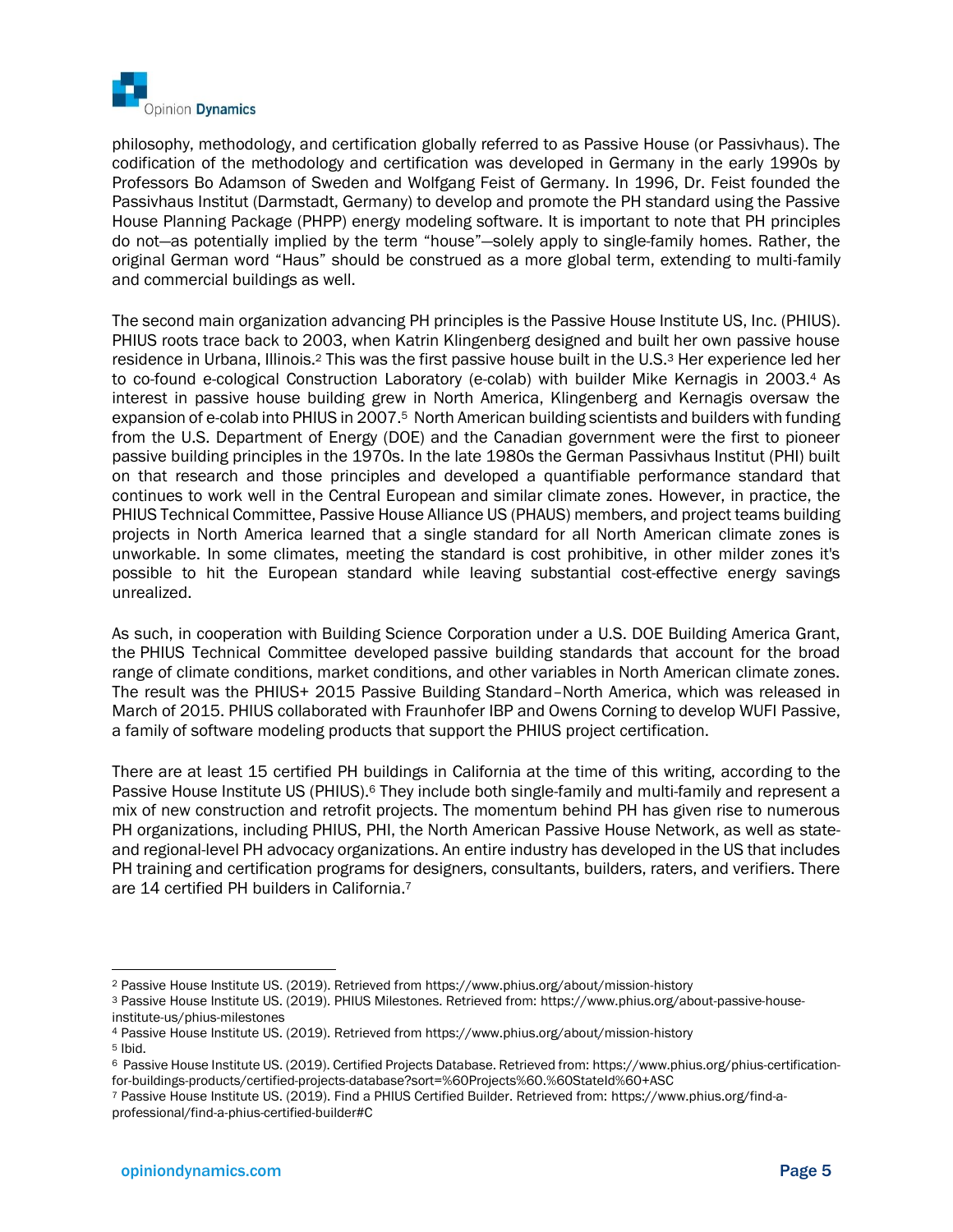

### 2.3 Passive House Definition

A PH is a very well insulated, virtually airtight building that is primarily heated by passive solar gains and internal heat gains from cooking, bathing, electrical equipment, etc. Control of summer heat through shading, window orientation, and passive ventilation helps to limit the cooling load. A smaller source can provide for the remaining minimized heating or cooling demand, rather than a larger conventional HVAC system. For most climates, a heat or energy recovery ventilator will provide a constant supply of tempered, filtered fresh air. Using this 'fresh air' system not only saves space conditioning costs by 'recycling' indoor energy but also provides premium indoor air quality and consistent comfort."<sup>8</sup>

Passive House California (PHCA) promotes PH. PHCA is a membership organization with a mission "to promote awareness, understanding, and application of the PH standard through education, events, and advocacy – focused on professionals and policymakers throughout California."<sup>9</sup> The PHCA website defines PH as "a building standard that relies on a combination of energy efficiency with passive solar and internal heat gains to dramatically reduce space heating demands and allow for simplified methods of providing needed heat."

According to PHCA, the concept is implemented through stringent performance standards for airtightness and energy consumption and verified with the PHPP software. <sup>10</sup> The energy consumption limits are developed through extensive research on climate change imperatives, economic feasibility, building durability, occupant comfort, and indoor air quality. PHCA and PHIUS identify the following key attributes of the design approach:

- Accurate climate- and site-specific energy modeling with PHPP;
- Superinsulation;
- Minimization of thermal bridges ("short cuts" for heat loss);
- High-performance windows and doors;
- Optimized passive solar design (solar gain in winter, shading in summer); and,
- Airtight shell with mechanical heat recovery ventilation (in typical heating-dominated climates in the U.S, these units can "recycle" 8-15 times the energy used for ventilation).

### 2.4 Passive House Certification in California

While the PH description and attributes provided in the previous section are instructive in helping understand the basic principles and concepts behind a PH, they are not actual performance standards. There are two PH certification programs—PHI and PHIUS. These certification programs have similar goals but are different programs with different energy targets and tools. It is interesting to note that the Passive House California website promotes the PHI certification program. It does not mention the PHIUS program.

<sup>8</sup> Passive House California. (2018). Passive House Concept & Design Approach. Retrieved from: http://www.passivehousecal.org/design

<sup>9</sup> Passive House California. (2018). Mission Statement. Retrieved from: http://www.passivehousecal.org/passive-buildingscalifornia-committees

<sup>10</sup> Passive House California. (2018). Retrieved from: http://www.passivehousecal.org/performance-criteria-certification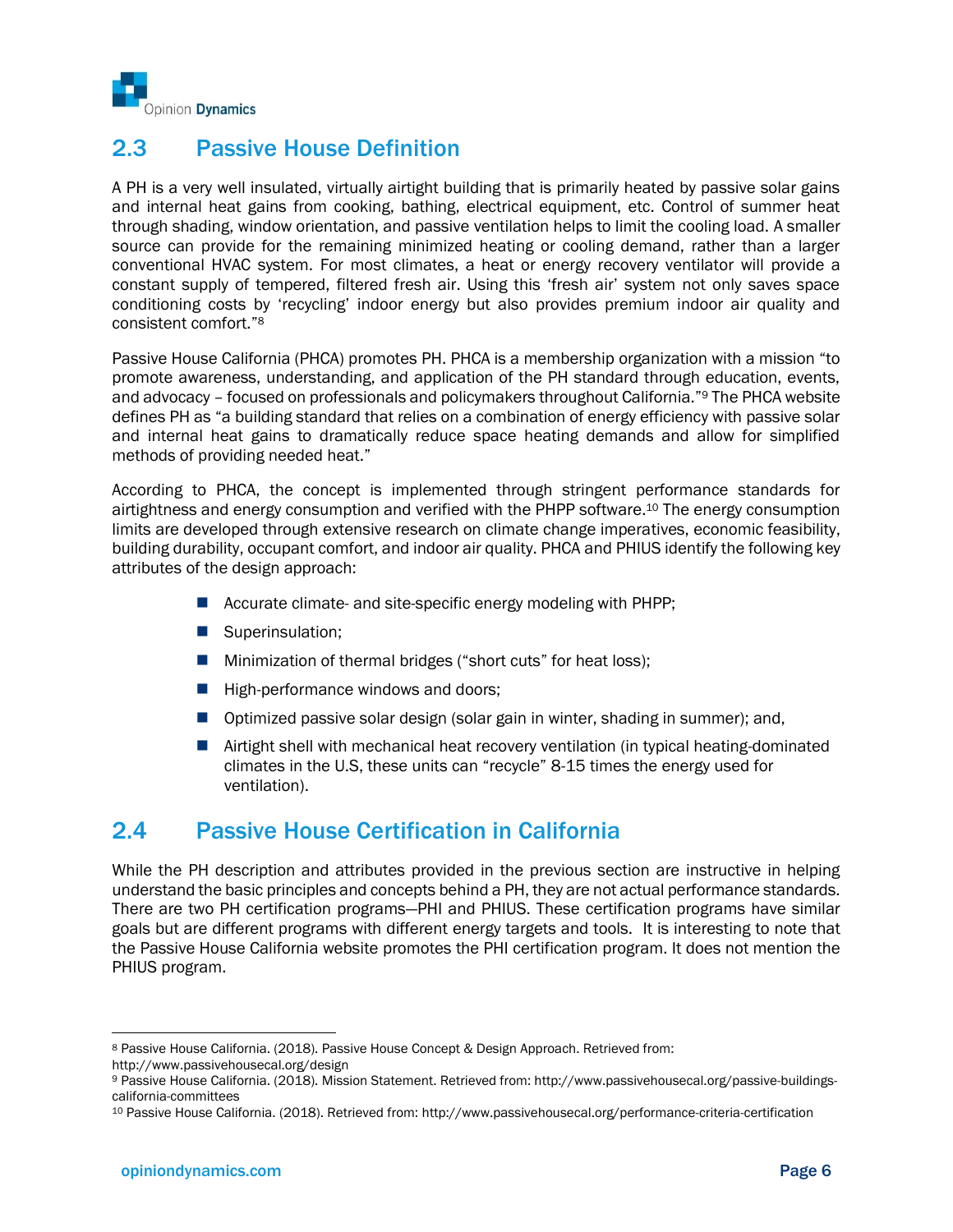

#### Performance Criteria for PHI

- Maximum Heating or Cooling Energy: 15 kWh/m2 (1.4 kWh/ft2 or 4.75 kBtu/ft2) per year
- Maximum Total Source Energy: 120 kWh/m2 (11 kWh/ft2 or 38 kBtu/ft2) per year (All energy used in the building includes: heating and cooling, hot water, appliances, lighting, and plug loads. Source Energy includes the energy required to produce and deliver the energy to the site and offset with solar thermal. Photovoltaics cannot be included in source energy offset calculations)
- Maximum Air Leakage: 0.6 air changes per hour (ACH) at 50 Pascals (ACH50), ~0.03 ACHNAT

#### Certification Process for PHI

- Accurate compliance modeling with PHPP
- Third-party verified blower door test
- Record of adjustment of ventilation system
- Declaration of Construction Supervisor
- Photographic documentation

Compliance modeling is a key aspect of the PHCA certification process, and PHPP is specified as the planning/modeling tool that must be used for PHCA certification. Documentation of the above must be submitted to a PH-approved third-party certifier to receive certification.

As mentioned above, the PHIUS employs a different modeling software that has varying energy targets based on climate and building type. The PHIUS+ Certification Program combines a thorough passive house design verification protocol with a stringent Quality Assurance/Quality Control (QA/QC) program performed onsite by highly skilled and specialized PHIUS+ Raters and Verifiers. The testing requirements of PHIUS+ align with DOE and EnergyStar programs.

# 3. Methods

We interviewed a wide range of professionals, both within and outside of California, who are considered experts in PH design concepts and residential new construction. The interviews were designed to capture each individual's knowledge of and attitude toward PH concepts. More importantly, we asked interviewees about the barriers to the inclusion of PH design principles, concepts, and standards in residential new construction codes and practices. We also asked interviewees how PH concepts might be introduced into future new construction programs, practices, or codes, and the logical order of introduction.

We started with a list of seven individuals to interview and then used a snowball method, identifying further candidates by asking each interviewee for recommendations of other SMEs we should interview. We ultimately interviewed 16 SMEs. Many of these individuals directly provided or steered the research team toward relevant publications, case studies, and related materials that we included in our literature review.

The interviewed SMEs represented viewpoints from a breadth of stakeholders knowledgeable about PH construction techniques, the California energy code, and the California policy context [\(Table 1\)](#page-8-0). The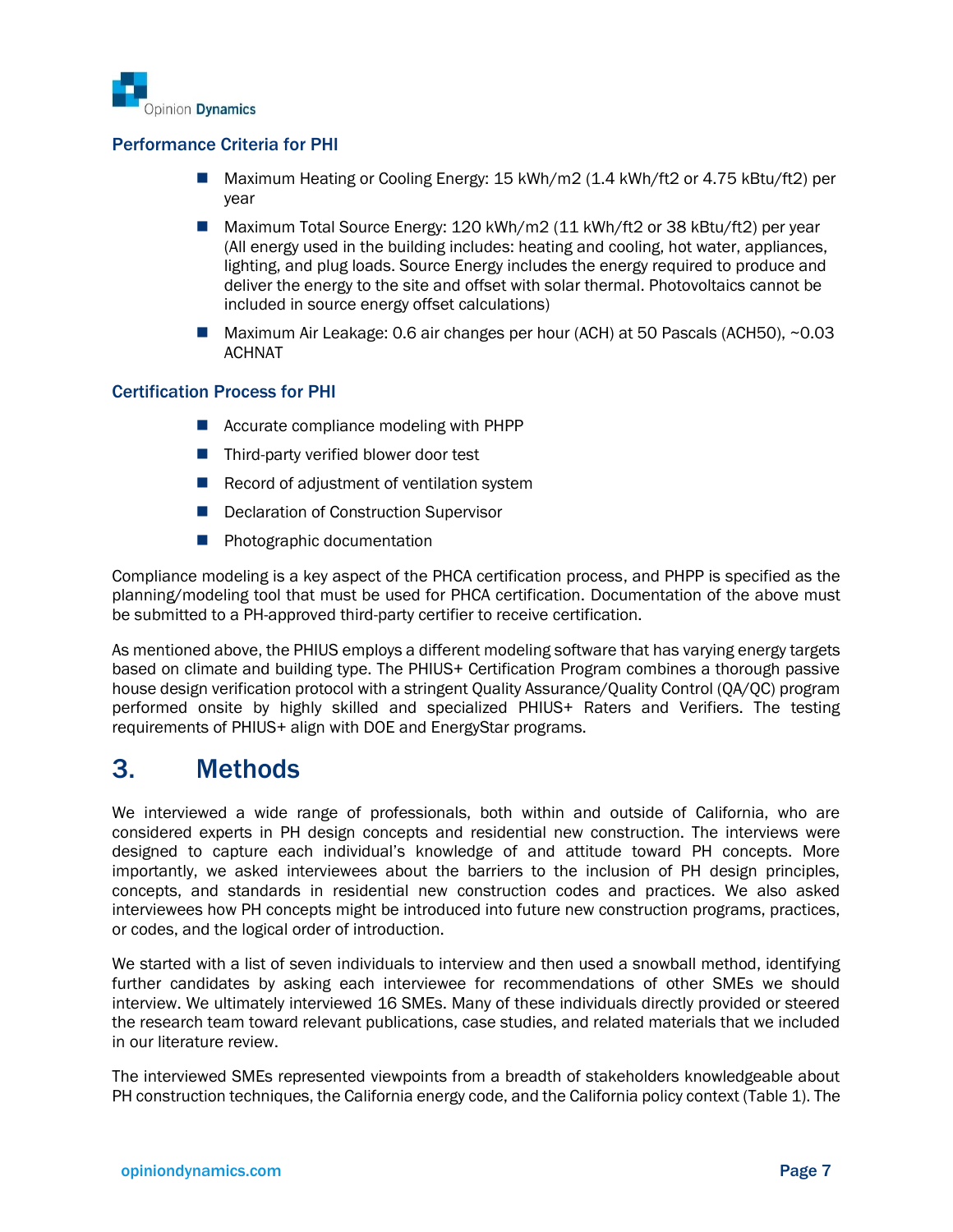

building professionals were experienced with Passive House homes or Zero Net Energy buildings and included builders, architects, mechanical engineers, and energy analysts. The Energy Consultants advise policymakers, developers, and builders on energy-saving technologies and PH standards. The representatives from the California Energy Commission included Technical Leads and Advisors working on the Building Energy Efficiency Standards. Three SMEs had leading roles in PH advocacy organizations in California and North America. The representative from a California Investor Owned Utility led a new construction program, and finally, two people were owners of PH-certified homes in California.

<span id="page-8-0"></span>

| <b>Organization or Expertise</b> | <b>Number of SMEs</b> |
|----------------------------------|-----------------------|
| <b>Building Professionals</b>    | 6                     |
| <b>Energy Consultants</b>        | 5                     |
| California Energy Commission     | 4                     |
| Director of a PH Advocacy Group  | 3                     |
| PH Homeowner                     | 2                     |
| <b>Investor-Owned Utility</b>    |                       |

|  |  | Table 1. Expertise of Interviewed SMEs* |  |
|--|--|-----------------------------------------|--|
|--|--|-----------------------------------------|--|

\*Total does not add to 16 because four people fit multiple roles.

The purpose of a literature review is to describe, summarize, synthesize, and analyze the literature that exists related to a topic area. In addition to the interviewee-directed literature, we also reviewed relevant articles, whitepapers, and conference proceedings to see what challenges to incorporating PH principles into already identified energy codes. Thus, this report represents a synthesis of information obtained directly from interviewees and pertinent literature.

# 4. Barriers to Incorporating Passive House Concepts in **Codes**

The primary purpose of the research was to identify, explore, and describe the various barriers to including PH design concepts and standards in future code changes or reach codes, as well as opportunities to do so. Given the number of barriers identified, we created categories that encompass several barriers. While the categories outlined below, and the barriers classified within them, may have room for improvement, we think they are a useful way to organize key findings.

### Category 1: Barriers Common to Innovation

The barriers within this category might be similar to the barriers one might expect to see around any new idea or innovation. One might state that these barriers are "to be expected" or "typical" and, therefore, in some ways not unique to PH. Nonetheless, we describe each in some detail here:

- Lack of Awareness. Both those involved in the promulgation of California building codes and standards, and those involved in the production and custom building industries, are, for the most part, reportedly unaware of PH. Outside of SMEs who are directly involved in PH, there appears to be little awareness of PH principles and how they impact design, construction, and certification of newly constructed buildings.
- Lack of Knowledge. Given the lack of awareness of PH, it follows that non-PH practitioners have limited to no knowledge of PH principles and how they impact building design and construction.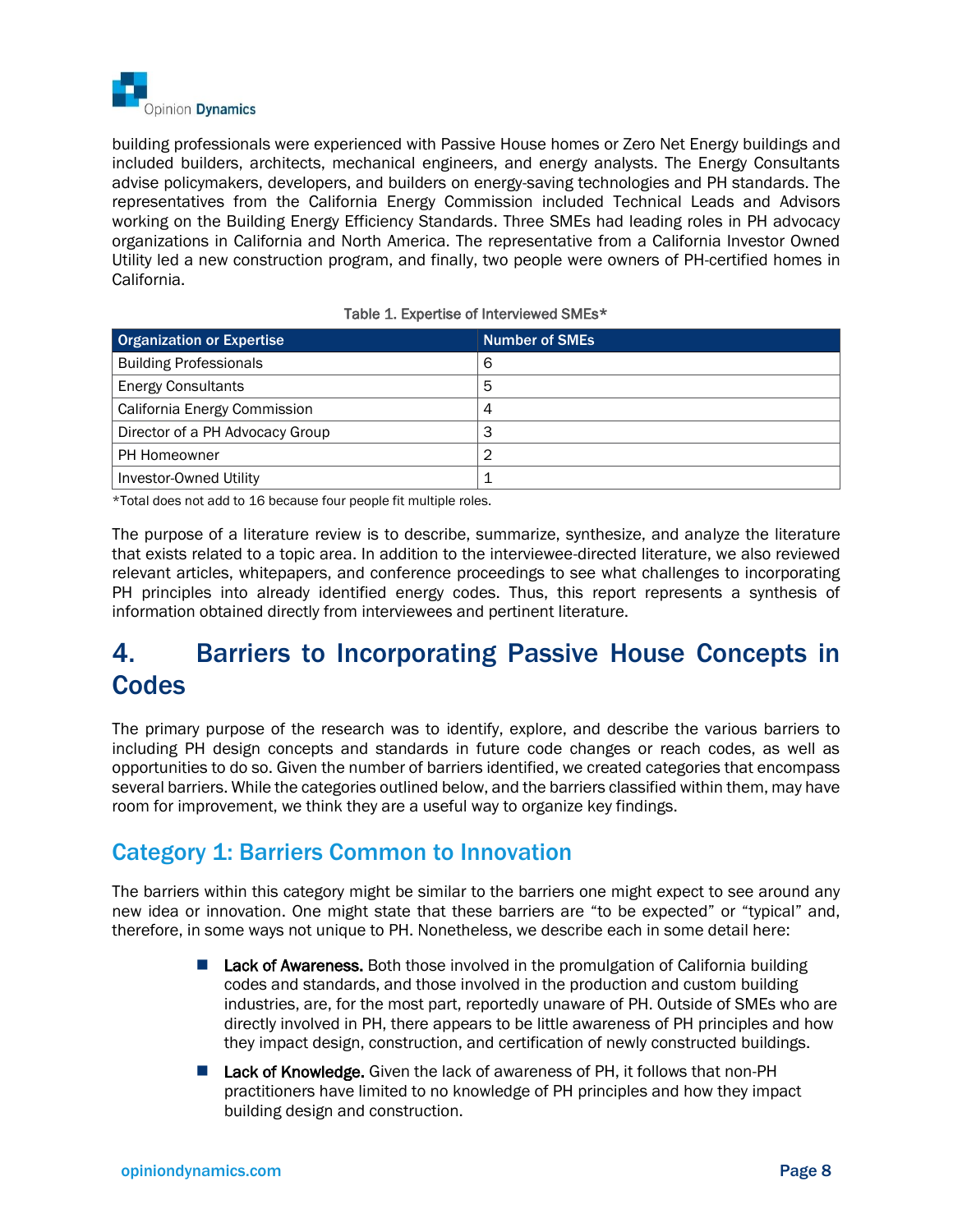

- Lack of Skills and Training. PH practitioners frequently mentioned the lack of tradespeople who have the skills and training needed to construct a PH building. Many suggested that such training can be gained through hands-on learning on PH projects. Additionally, many of the PH practitioners we interviewed said that contractors, and their associated subcontractors, can gain the necessary skillset after working on three or four PH buildings. After that, many said that tradespeople both understand and show significant interest in PH design and construction. In short, the learning curve was reported to be relatively quick.
- Resistance to Change. Nearly all interviewees said there is a fundamental resistance to change across the building industry—particularly to changes in long-standing building practices. Interviewees reported that this resistance occurs at all levels, from tradespeople (and, in some cases, their unions) to builders and developers. This reported resistance to change was often talked about as something to expect in any industry where innovation and new ideas are being formulated. Beyond this general overarching categorization, there are several specific areas of resistance to PH concepts and principles that we discuss more fully in the sub-sections that follow. One PH advocate said rather than resistance to change, it might be best to label this issue as "fear of the unknown," which effectively captures many of the barriers listed in this subsection.
- Homebuyers do not Prioritize Energy Efficiency. Several interviewees readily acknowledged the point that "current newly constructed homes sell" and that homebuyers do not understand (nor, in many cases, care) about energy efficiency features. Homebuyers focus on curb appeal and other amenities such as appliances, countertops, and cabinetry, for example. Given this, the argument is that there is little incentive for the building industry to embrace significant shifts toward ever-higher levels of energy efficiency.

# Category 2: Barriers Related to Builders' Reluctance to Make Buildings Tight

The barriers within this category are related to problems caused by previous construction standards or building techniques, whether real or perceived. It is probably fair to say that many of these problems were not very prevalent across all newly constructed homes in the past. However, when they did occur, they reportedly received a significant amount of publicity and associated discussion within and outside of the building industry. Thus, builders and other construction professionals reportedly have taken an extremely cautious approach to any change in practice related to making buildings better insulated and more air-tight. It is notable, upfront, that many of the PH practitioners' we interviewed stated that sound building science was not prevalent 20 to 30 years ago and has now, in their opinion, sufficiently addressed these moisture and mold issues. That said, most also readily acknowledged that past problems had a lingering and negative impact that persists among many builders today that limit their willingness to pursue energy efficiency.

> ■ A Desire to Control Moisture, Mold, and Construction Defects. PH requires an extremely airtight building envelope. Combined with superinsulation, this approach reduces temperature variation, which also prevents condensation and mold issues. Most interviewees agreed that past mold and moisture problems likely occurred on a small percentage of buildings but asserted that they had had a lingering impact on production and custom builder's willingness to take significant steps toward better insulated and more air-tight structures. PH advocates consistently said that PH's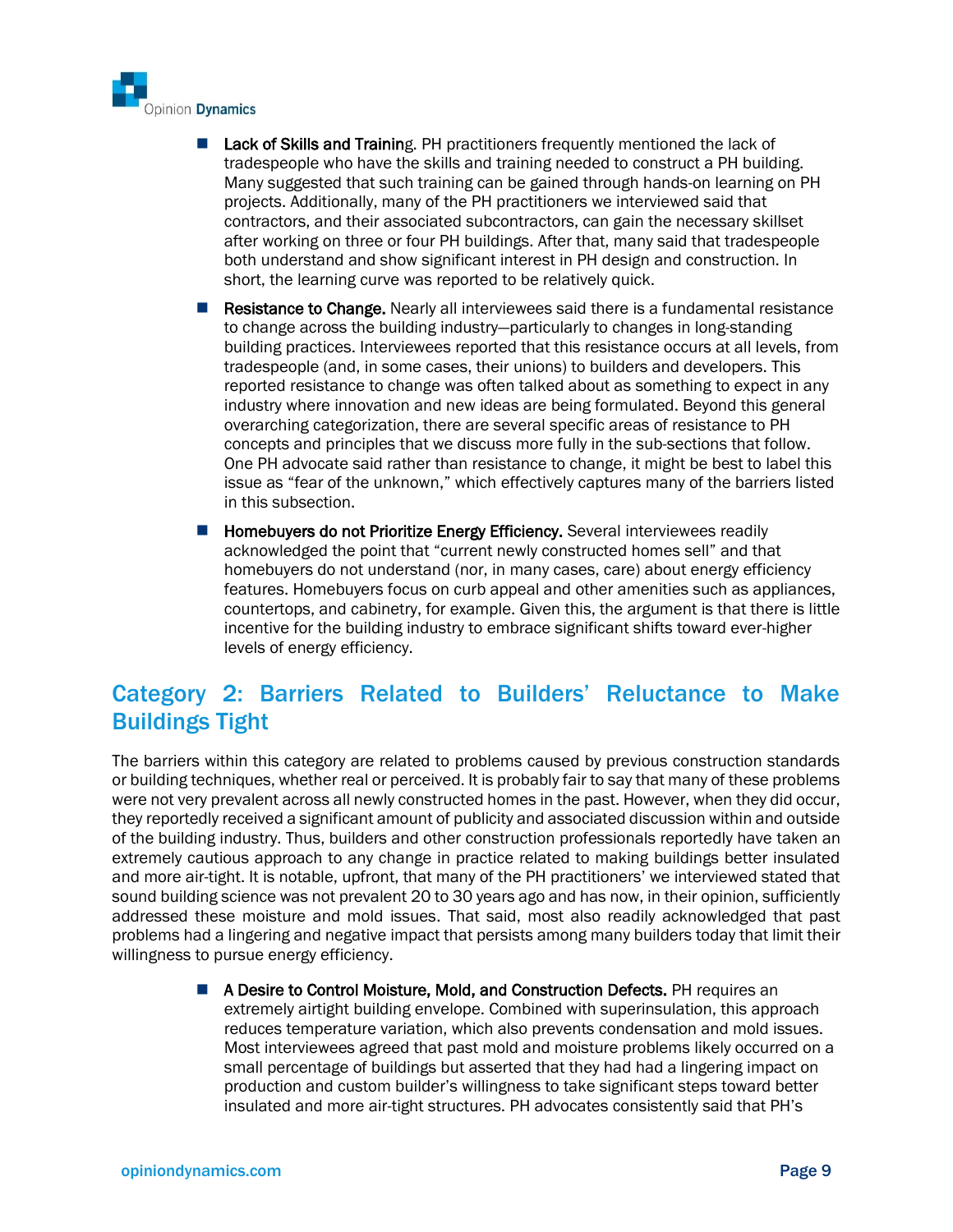

focus on sound building science principles controls humidity and moisture and thus avoids poor outcomes such as mold. They also said builders' concerns about airtightness stem from a lack of understanding of building science in some cases, and PH principles and design in nearly all cases. Overcoming builders' concerns about moisture, mold, and construction defects represent a substantial challenge.

High-performance attics, which is a prescriptive measure under both 2016 and 2019 Title-24 code, is one such area of concern. Builders are reportedly concerned that both above- and below-deck insulation, for example, could lead to moisture build-up, mold, and potential construction defects. Similar concerns—though not as acute reportedly exists with high-performance walls, which are also a 2016 and 2019 Title-24 prescriptive measure. Reportedly, the CEC has gone to great lengths to research and address this concern, toward the goal of gaining the California Building Industry Association's (and associated builder) confidence that moisture, mold, and construction defects will not result from the higher wall and attic efficiency standards.

■ Concerns about Air Tightness. Outside of PH practitioners, new construction professionals (both production and custom builders) are reportedly very concerned with the airtightness of newly constructed homes. In particular, possible off-gassing, poor indoor air quality, and the associated potential liability is reportedly concerning. <sup>11</sup> Thus, any conversation about increased airtightness is an immediate red flag for many members of the building industry.

PH advocates argue that such concerns are misplaced because sound building science and PH design directly address this issue. The extremely airtight PH structure (0.6 air changes per hour at 50 pascals [.06 ACH50] requirement) coupled with a mechanical ventilation system ensures excellent indoor air quality. In addition, the PH requirements, based on sound building science principles, ensure that moisture migration can happen within building assemblies. Several PH professionals indicated that the indoor air quality within PH structures is far better than the indoor air quality of conventionally built homes for a couple of reasons. First, because continuous mechanical ventilation is required, which ensures constantly and consistently supplied fresh air. Second, indoor air quality is specifically addressed—and often measured during the certification process.

Notably, several SMEs stated that the "general consensus" is that the ACH within most newly constructed homes in California falls in the range of 4 to 5 ACH50. This compares to the PH standard of 0.6 ACH50. Reportedly, there is a significant proportion of builders who do not want blower door testing (i.e., ACH measurement) performed on their homes because they view any discussion of airtightness and its measurement as providing information that can be used in potential lawsuits. On top of this, as will be discussed later in this report, staff involved in code development at the California Energy Commission (CEC) seem to agree that construction standards that would result in an ACH50 below 4 are not cost-effective. Similarly, several interviewees with PH experience said they think PH puts too much emphasis on airtightness, especially in mild or dry climate zones. Thus, on this issue alone, there

<sup>11</sup> Off-gassing refers to the release of volatile organic compounds (VOCs) and other chemicals from new, manufactured items in homes and buildings. Common contributors to off-gassing include internal furnishings such as cabinets, tables, couches, mattresses, carpeting, and vinyl flooring. Off-gassing can also come from other building materials such as particleboard, plywood, drywall, and insulation.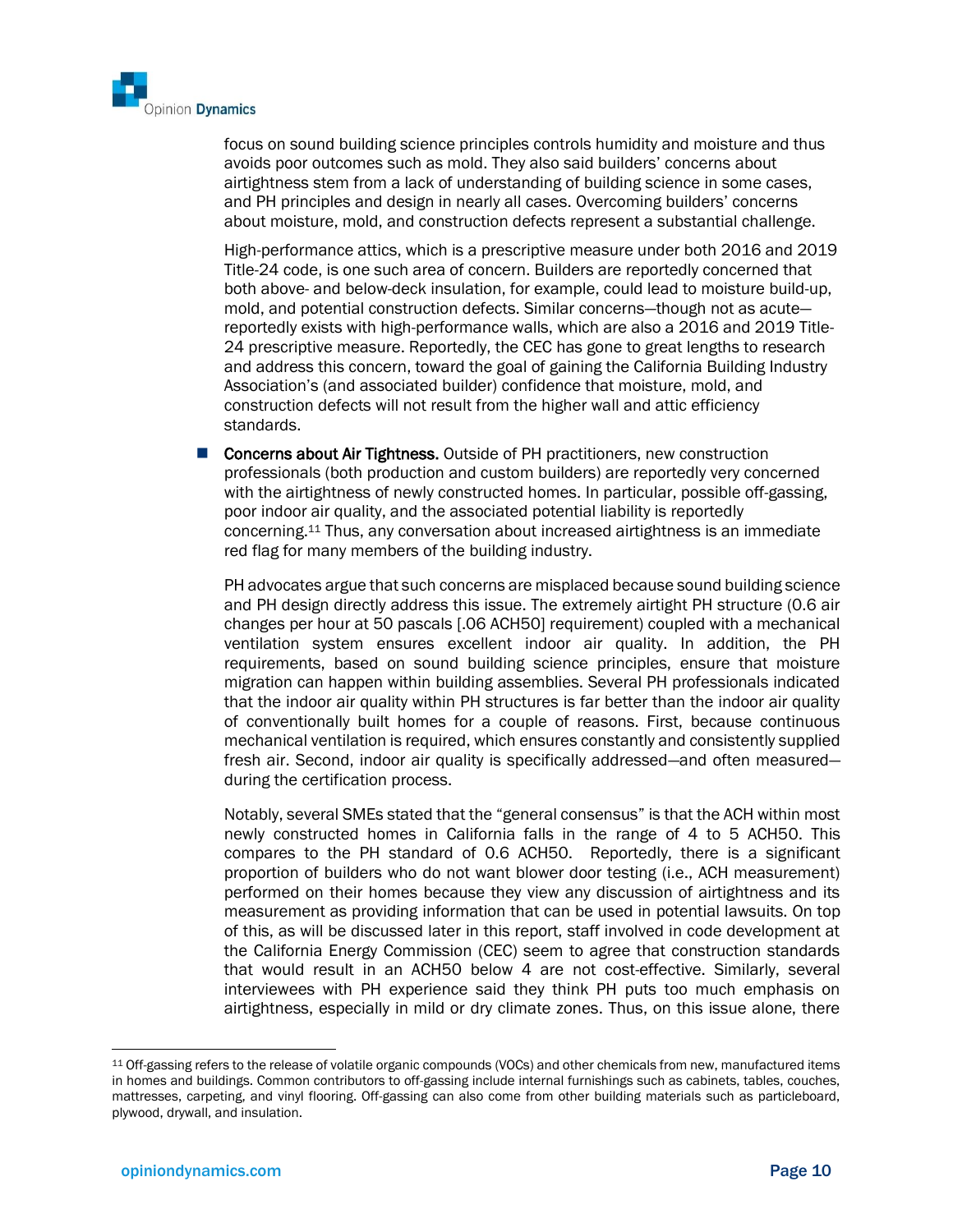

appears to be a fundamental level of disagreement between PH advocates and CEC code developers on the value and cost-effectiveness of achieving high degrees of airtightness.

- Perception that Tight Buildings Compromise Indoor Air Quality. Closely associated with airtightness is a reported concern among many production and custom builders around indoor air quality. Such concerns include off-gassing of appliances, carpeting, drywall, and other building materials. Many reportedly believe that overly airtight structures compromise indoor air quality. In response, PH advocates stated that mechanical ventilation via heat recovery ventilators provide constant and consistent fresh air to a home relegating concerns around indoor air quality moot.
- Preference to Pursue the "Pretty Good House." Several interviewees mentioned their support for the "pretty good house." While not specifically related to airtightness, we include it in this category of barriers, as it suggests that there should be realistic limits in the pursuit of energy efficiency. The basic concept is that PH certification is expensive and difficult, while environmental goals may be met more cost-effectively with renewable energy. However, cost-effectiveness (as we address later in this report) is often in the eye of the beholder and not always well defined.

Some environmentalists consider the installation of solar panels (perhaps in lieu of efficiency gains) to be an environmentally responsible behavior. Thus, their narrative is that one should not be asked to become fully energy efficient if they are offsetting their electrical use with PV. This debate becomes more complex as the cost of PV continues to decline; the favorable economics may tilt toward PV over efficiency improvements. Similar to the concept of cost-effectiveness, the definition of "favorable economics" varies from person-to-person and often goes undefined.

### 4.1 Category 3: Barriers Related to the Cost of Development and **Construction**

The barriers within this category are related to perceptions that PH and PH-related design principles and construction standards will increase the cost of development and related construction of singleand multi-family buildings.

- Split Incentives Reduces Builder Motivation to Pursue Energy Efficiency. Several interviewees discussed the barrier of split incentives—especially in the production building and spec home environment.<sup>12</sup> The issue here is that builders/developers are not the ultimate occupant of the home and, therefore, long-term energy bills are of less concern to them. The general feeling reported by interviewees was that builders/developers would show more concern for future energy costs if they were responsible for paying them.
- Cost of Land and Development. The cost of acquiring land in California and meeting all the necessary standards and approvals needed for development are substantial. Thus, each plot of land approved for development is treated as an extremely valuable resource. As a result, very precise planning is done with respect to the placement of homes, buildings, and other structures—such that all requirements are met, and the

<sup>&</sup>lt;sup>12</sup> Spec home refers to a home that a builder constructs without an identified buyer. Thus, the builder is speculating that the home he/she is building will appeal to potential buyers and be sold upon completion (or, in some cases, at some point in the construction process).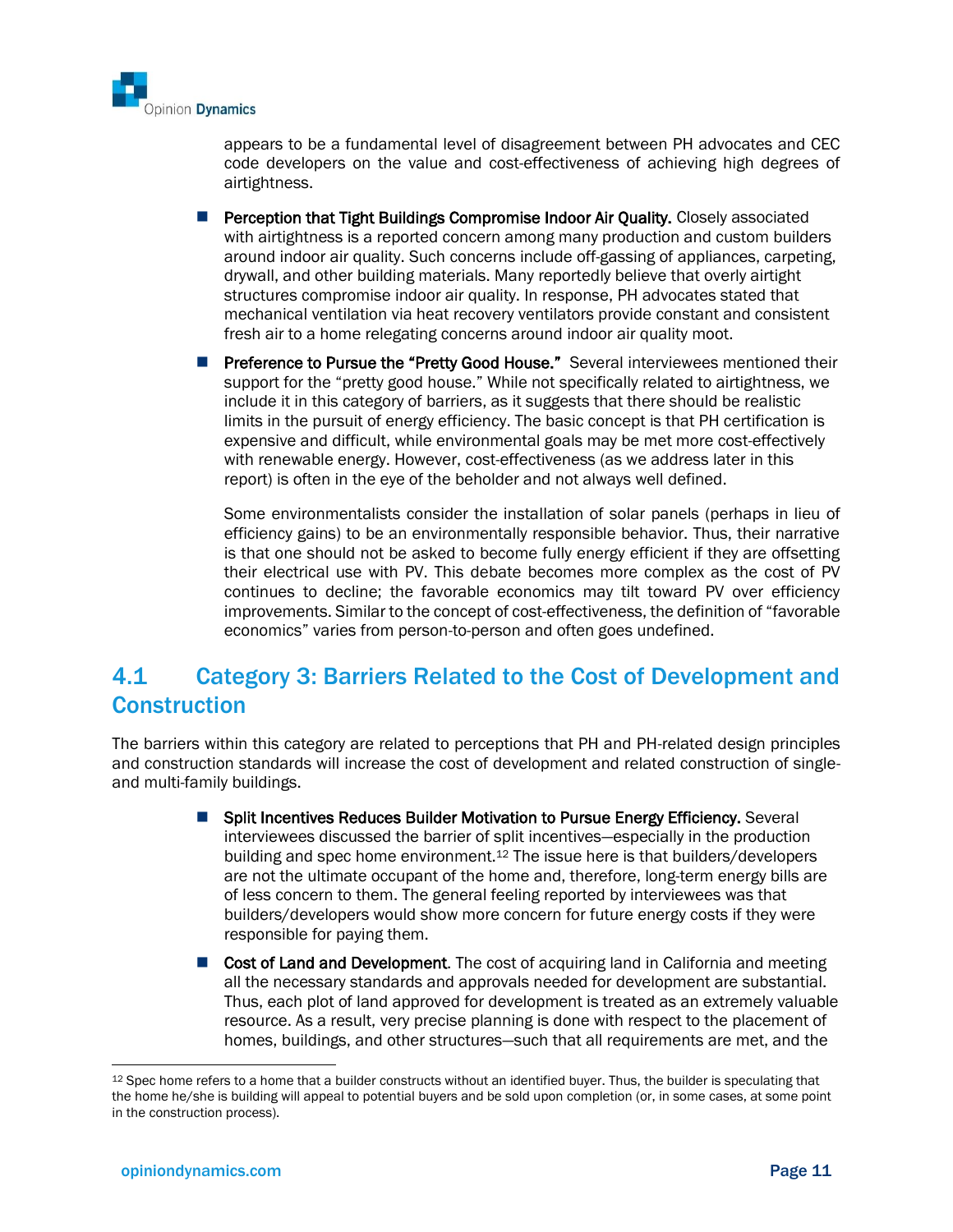

number of buildings is maximized. For example, residential lot lines are set with a very keen understanding of the specific structure that will be built. This approach enables the home to be placed on the smallest lot possible as defined by the smallest distance, or setback, from the neighboring structure or lot line. Changes in building codes, such as those that require high performance walls, result in less conditioned floor space unless the overall building footprint is expanded.<sup>13</sup> Some energy efficiency upgrades then, translate to the need for larger lots (i.e., fewer total lots), if the amount of conditioned floor space is to be maintained.

**Higher Upfront Cost of Construction.** All but a few interviewees agreed that PH costs more upfront. Among those who ventured an estimate, the increased cost reportedly ranged from 2% to as much as 20%. Notably, however, a few individuals said that PH does not cost more to design and construct than a code-built building. Drivers of the increased cost range from the cost of materials (e.g., more thermal mass/insulation, energy or heat recovery ventilators, triple-pane windows), to practices (e.g., labor dedicated to reducing thermal bridging, proper installation of windows/doors), to the planning, design, and approval process (e.g., design work with PHPP software, construction oversight)—including the cost of final inspections, blower door testing, and certification. A few interviewees pointed out that cost savings in some areas (e.g., need for smaller or no conventional HVAC system) helps offset some of the cost increase.

Our literature review found increased upfront cost estimates in the 8-10 percent range. The PH International website, for example, states that (on average) someone building to PH standards in Germany—with its approximately 20,000 PH structures—should expect to spend about 8% more, and this cost differential is likely greater in countries where PH components (e.g., triple-glazed windows) are not yet readily available.<sup>14</sup> Similarly, the PH Canada website indicates that the incremental cost of PH in Canada would typically be 10%, assuming that the builder has some experience and training in this type of construction. Finally, a Pennsylvania study concluded that PH multifamily low-income affordable housing projects realized construction premiums of 5.8% (versus conventional construction) in the first year, 1.6% in the second, and minus 3.3% in the third year, suggesting that learning and innovation by project teams may be driving down costs over time.<sup>15</sup>

As explained on the PH Canada website, the incremental upfront cost of reaching PH performance standards depends on several factors, including the severity of the climate, the type of building, the availability of high-quality building components, and the experience of local contractors. The cost-effectiveness of constructing a PH building in any location will be affected by the price of the energy and by local building

<sup>13</sup> Conditioned floor space is an internal measurement. Thus, all else equal, thicker walls (i.e., high performance walls) reduce the conditioned floor space. And, reportedly, the value of such floor space may fall in the \$500-\$600 per square foot range. Thus, moving from 2X4 to 2X6 exterior wall construction will reduce the conditioned floor space by one square foot per 6 lineal feet of exterior wall (24 square inches per lineal foot X 6 lineal feet = 144 square inches or 1 square foot). One could think of this as reducing the sale price of the home (which is essentially based on conditioned square footage) by \$500 to \$600 per 6 lineal feet of exterior wall.

<sup>14</sup> International Passive House Association. (2019). The Passive House – sustainable, affordable, comfortable versatile. Retrieved from: https://passivehouse-international.org/index.php?page\_id=79

<sup>15</sup> Zemke, Zachary (June 2019). Low Income Housing Tax Credits: The sleeper Stimulant Policy. In North American Passive House Network (NAPHN) Policy Resource Guide. Retrieved from: https://drive.google.com/file/d/1x49Xmey6qaqfG-XDhzvq4TfbdTqhvi0a/view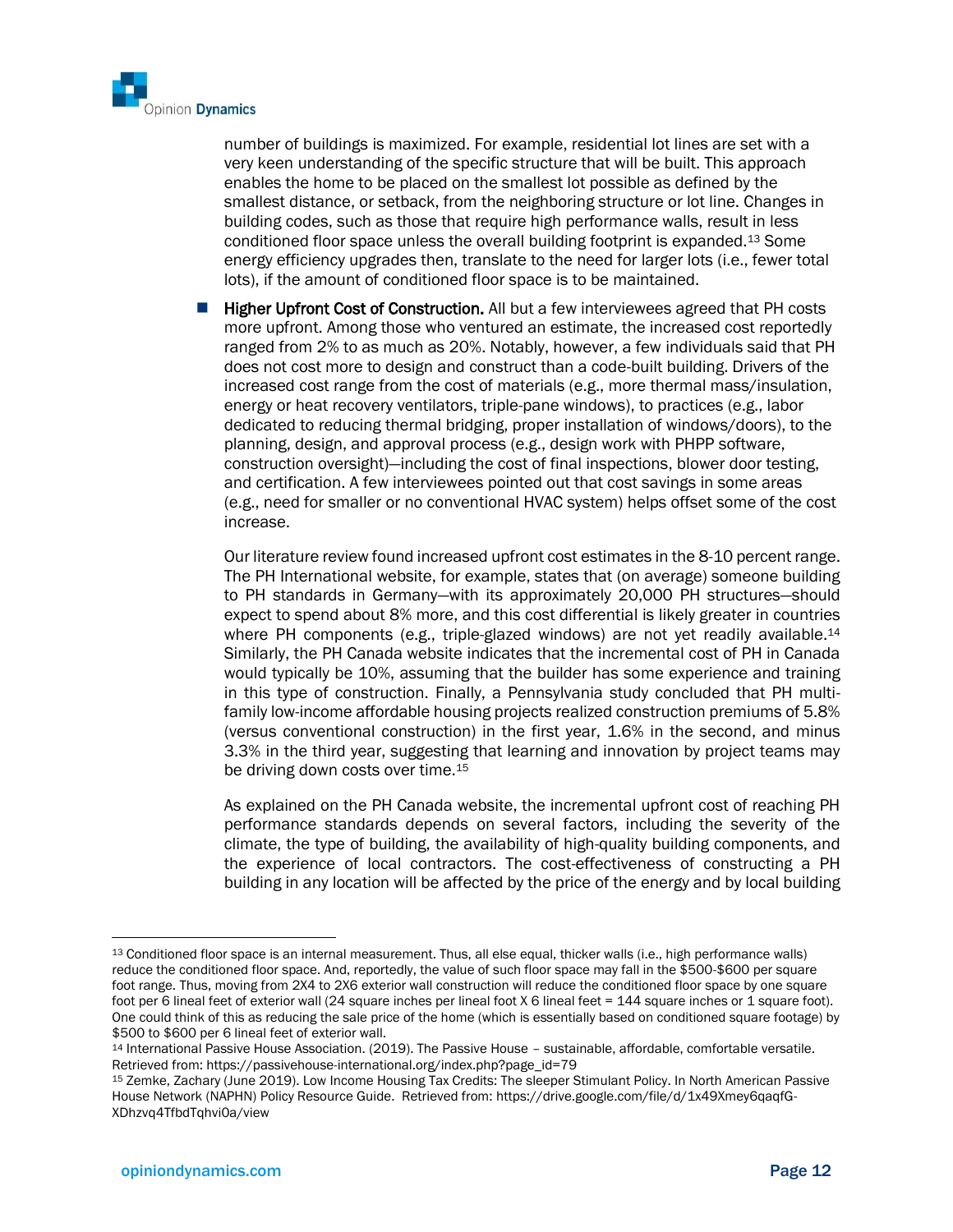

standards.<sup>16</sup> Notably, the consensus among professionals who have designed and built PH structures is that, over time, cost differentials between PH and conventional construction will come down for several reasons. First, there is a learning curve (and cost) associated with designing, building, and certifying a PH structure. However, most interviewees reported this learning curve is relatively brief. Second, as PH becomes more mainstream, the cost of key building materials should come down, especially if US-based manufacturing becomes more common. Third, while mainstream builders might focus on obvious cost increases, they typically don't think about cost decreases associated with PH, such as the ability to use much smaller and lower cost HVAC equipment.

Finally, several interviewees pointed out that hot and humid climate zones and colder climate zones dictate somewhat different approaches to PH construction compared to more mild or dry climate zones. That said, PH construction has taken place in nearly all conceivable climate zones around the world. PH practitioners agree that PH concepts and design ideally suit many, if not most, of California climate zones, and that certification can be achieved with lower incremental cost compared to a PH structure built in, for example, parts of the Midwest that experience both hot and humid summers and very cold winters.

### Category 4: Barriers Related to Code Development Process

The barriers within this category are related to CEC code development processes, code modeling software, and the energy code compliance pathways, which present a barrier to PH design concepts and principles for a variety of reasons.

- PH Principles Incompatible with an Incremental Approach. Section 25402 of the California Public Resources Code (the code) authorized the California Energy Commission to develop and maintain Energy Standards for new buildings. The act requires that the Energy Standards be "…cost-effective when taken in their entirety and amortized over the economic life of the structure when compared with historic practice."<sup>17</sup> Similar to many other states, the California code adoption process is incremental, with a new code cycle instituted every three years. PH advocates suggest that this process is sub-optimal because it does not provide the building industry with a clear goal for energy efficiency achievement and when to meet that goal. PH advocates believe it would be easier for the building industry if code officials made it clear where the standards would be 20 or 30 years down the road. The incremental (every three years) approach brings a lot of uncertainty as to what the next code change/cycle might mean. If a long-term goal was established, the argument is that builders would have a good idea of where they are eventually going to have to get and can plan accordingly.
- PH Principles Incompatible with a Component-Based Orientation. The California code adoption process consists of assessing the cost-effectiveness of incremental increases in the efficiency level of a set of prescriptive measures, such as wall assemblies, attic insulation levels and assemblies, and windows. Each measure is evaluated essentially in isolation toward the goal of determining if an enhancement

<sup>16</sup> Passive House Canada. (2019.) What's the extra cost of building a house to the Passive House Standard? Is this a good investment for me? Retrieved from:

https://www.passivehousecanada.com/passive-house-faqs/

<sup>17</sup> California Energy Commission. (February 2016). Warren-Alquist Act. (Pubic Resources Code Section 25402).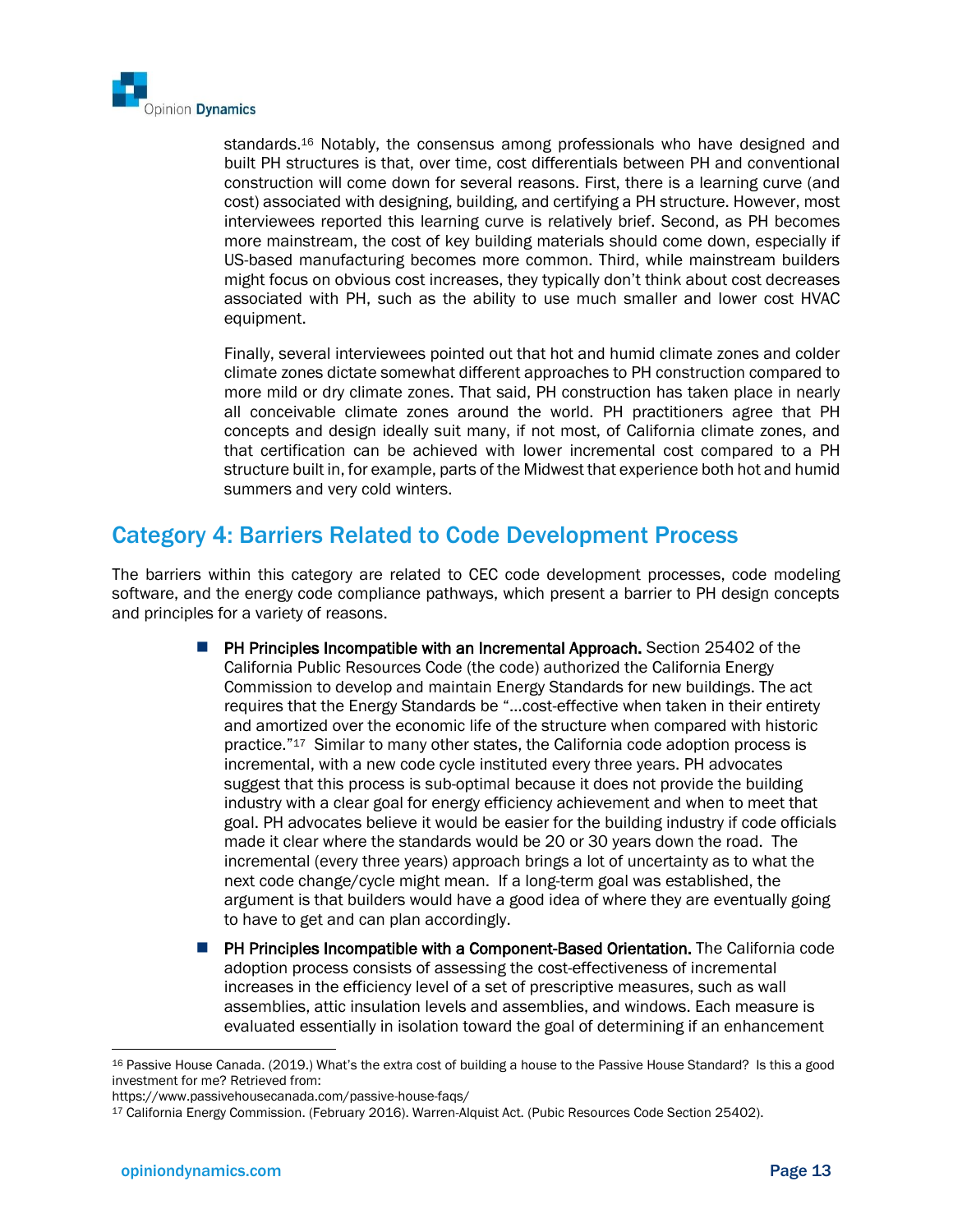

to a given prescriptive measure (e.g., higher efficiency wall assemblies) is costeffective. This component-based orientation is very different than the integrative approach used by PH and, therefore, may present a barrier to considering PH principles.

In effect, PH is wall assembly-, attic assembly-, and equipment-agnostic. Rather, PH focuses on a clear performance target for the entire building and expresses that target on an energy use per square foot metric. Both New York City and British Columbia have passed legislation that sets a clear target and lays out a pathway to get there. This allows the building industry to understand what the future will look like and to chart a course forward. The recently enacted reach codes set performance-based targets instead of prescriptive ones.<sup>18</sup> The argument is that the building industry needs the energy code system to "leapfrog" to performance-based targets (e.g., energy use per square foot) if we are to meet climate change goals.

◼ Allowing Tradeoffs Between Equipment and Building Envelope Means Builders Do Not Pursue Building Envelope Improvements. In addition to mandatory measures, the California Energy Standards allow builders to use either a prescriptive or performance-based approach to compliance.<sup>19</sup> These standards address the building envelope and heating, cooling, and water heating equipment. As outlined in the Residential Compliance Manual, the prescriptive approach—composed of a climate zone-dependent prescriptive package—is less flexible but simpler than the performance approach.<sup>20</sup> Under the prescriptive approach, each energy component of the proposed building must meet a prescribed minimum efficiency.<sup>21</sup> Alternatively, the performance approach is more complicated and requires more effort but offers considerable design flexibility. The performance approach uses an approved software program to model a proposed building. Our interviews suggest that perhaps 95% of all homes built in California, and close to 100% built by production builders, utilize the performance approach.

Due to its prevalence, it is important to understand the performance approach in more detail. The performance approach uses CEC-approved software and prescribes that the building meet both an efficiency energy design rating (EDR) and a total EDR.<sup>22</sup>,<sup>23</sup> As outlined in the Residential Compliance Manual, TDV energy is the "currency" for the performance approach. TDV energy not only considers the type of energy that is used

<sup>18</sup> Zakrzewski, Stan. (June 2019). NYC's Climate Mobilization Act: A brief history. In North American Passive House Network (NAPHN) Policy Resource Guide. Retrieved from: https://drive.google.com/file/d/1x49Xmey6qaqfG-XDhzvq4TfbdTqhvi0a/view

<sup>19</sup> Mandatory measures must always be met under both the prescriptive and performance approach. Some mandatory measures deal with infiltration control and lighting, others require minimum insulation levels or equipment efficiencies. However, mandatory measures may be superseded by more stringent (i.e., more energy efficient) measures under either approach.

<sup>20</sup> California Energy Commission. (December 2018). 2019 Residential Compliance Manual For the 2019 Building Energy Efficiency Standards (Title 24, Part 6, and Associated Administrative Regulations in Part 1).

<sup>21</sup> Ibid. Page 1-17, 1-18.

<sup>&</sup>lt;sup>22</sup> An Energy Design Rating (EDR) is alternative way to express the performance of a home using a scoring system where 100 represents the performance of a building meeting the envelope requirements of the 2006 International Energy Conservation Code (IECC). A score of zero or less represents the performance of a building that combines high levels of energy efficiency and/or renewable generation to "zero out" its TDV energy use. Source: http://www.energysoft.com/faqs/what-is-the-energy-design-rating-edr/

<sup>&</sup>lt;sup>23</sup> The efficiency EDRe is the efficiency of the building without the benefits of any solar generation or batteries. The total EDR (EDRt) includes the building and the savings contribution from Solar PV and batteries. New to the California code in 2019, is a requirement for a PV system.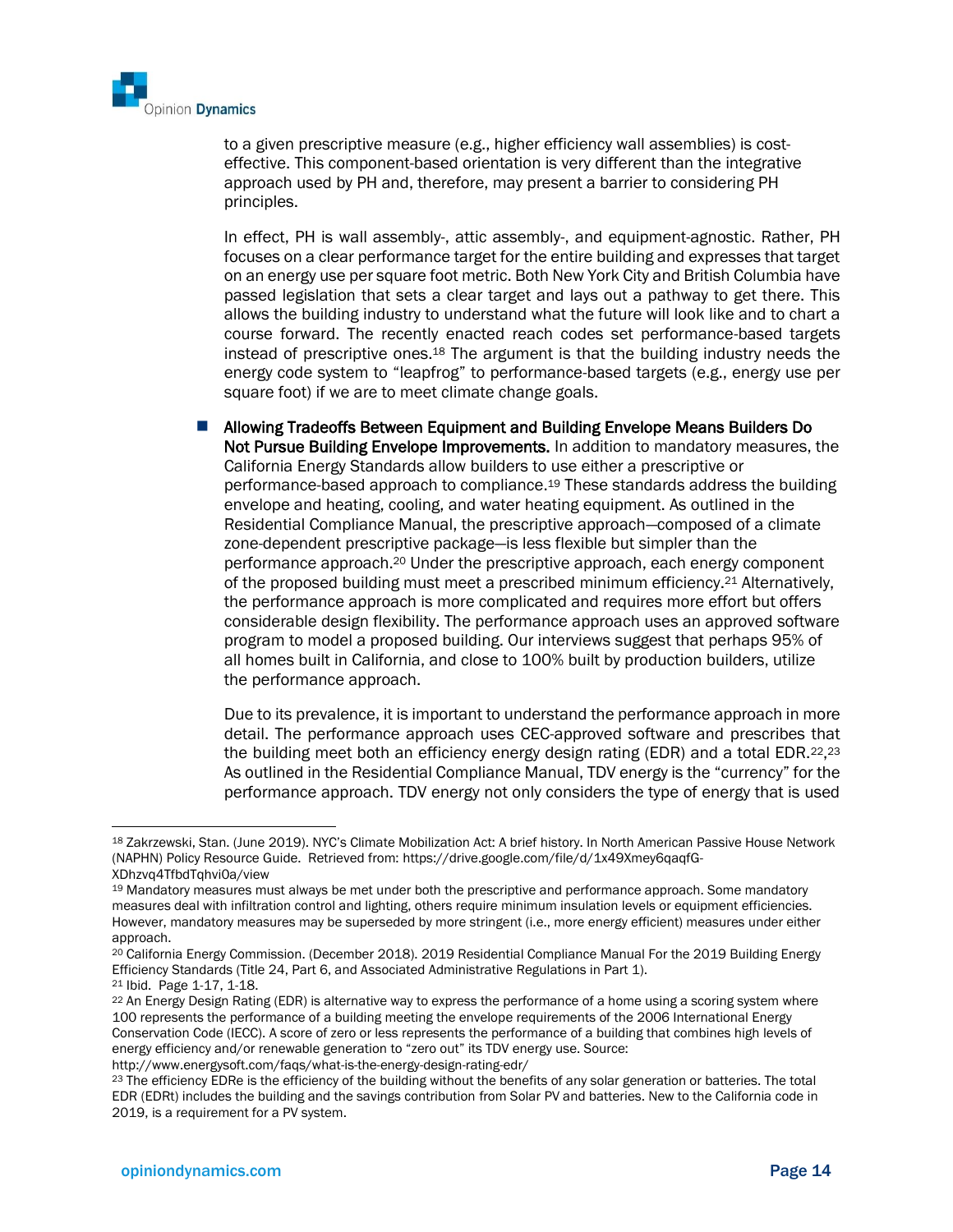

(electricity, gas, propane) but when it is used as well. Energy saved during periods when California is likely to have a statewide system peak is worth more than energy saved at times when energy supplies (i.e., generation) exceeds demand.

To use the performance approach, one must first determine the "energy budget" from the standard design, which is determined by the modeling software. The modeling software effectively estimates the "energy budget" of the proposed building as if it were being built using the prescriptive approach. Once this "energy budget" is established, the performance approach then allows the designer/builder to modify the proposed building's energy features in the approved computer software to achieve energy code compliance. Effectively, to achieve compliance, the reworked building plan with different energy efficiency features and attributes must meet the "energy budget" target established through what is effectively the prescriptive approach.

The words "performance approach" can be misleading because they would appear to imply "better energy performance" when, in reality, they mean obtaining the same "energy budget" as the prescriptive approach with, perhaps, alternative energy efficiency features. Most importantly, our interviewees—both those involved directly in PH and those that were not—made it clear that most developers/builders/designers immediately look to increase the efficiencies of heating, cooling, and water heating equipment, and reduce the efficiency of envelope components.<sup>24</sup> This is primarily because California Energy Standards for heating, cooling, and water heating equipment are set at the minimum federal standard. Thus, achieving efficiency gains with more efficient equipment is relatively inexpensive compared to the cost of meeting prescriptive requirements, such as high-performance walls and attics. In the end, as described by many interviewees, builders/developers/designers find a way to meet the home's "energy budget" at the lowest possible construction cost.

Reportedly, the uptake of high-performance walls in 2017 was around 30% of newly constructed homes or buildings. Most of this uptake was for multi-story homes (e.g., 3 story homes with common walls) and primarily done for structural, not energy efficiency purposes. Similarly, the uptake in high performance attics in 2017 in newly constructed homes or buildings was about 20%. Notably, one interviewee stated that moving from 2X4 to 2X6 framing (16" on center) will increase the cost of exterior wood framing by 50%. This same interviewee said that using advanced framing techniques (24" on center) will reduce this additional cost to 10%. That said, advanced framing techniques are not frequently used or understood.

The flexibility of the performance approach to compliance appears to come at the expense of enhancements to envelope measures frequently. Builders and tradespeople are gaining little experience with efficient envelopes given their low usage of the prescriptive path, presenting a barrier to improvements in envelope measures in the market. Since the backbone of PH is the building envelope, the use of the performance path is counter to the central theme of PH: super insulated structure, few thermal breaks, and very low infiltration.

<sup>24</sup> Notable is that the 2019 Compliance Manual, page 1-23, notes that "Appliances, as defined by the Energy Commission, included everything from dishwashers and refrigerators to air conditioners and boilers. The performance of some appliances, such as air conditioners, water heaters, and furnaces, is critical to the Building Energy Efficiency Standards. The energy efficiency of other appliances, such as refrigerators, dishwashers, and clothes dryers, is important to homeowners but does not affect that Building Energy Efficiency Standards, since they are considered home furnishings."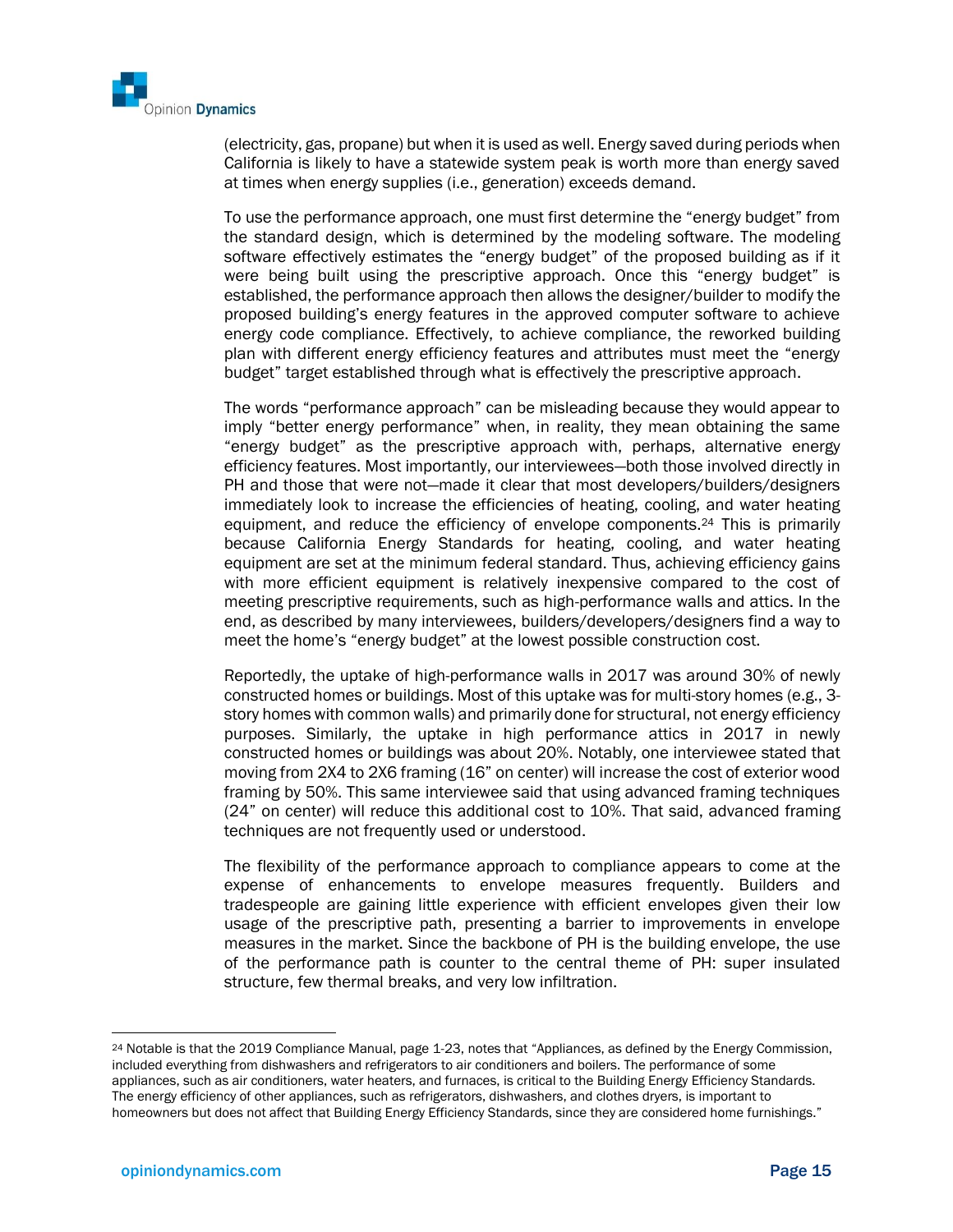

We should mention that the 2019 Code includes Quality Insulation Installation (QII) as a prescriptive requirement for single-family homes. This means that, while it is not a mandatory requirement, the base home being modeled to establish the target "energy budget" will be modeled as utilizing QII, which requires a third-party HERS Rater verification on the entire thermal envelope throughout the construction process. This change will likely bring more attention to thermal envelope improvements and corresponding installation.<sup>25</sup>

### Category 5: Barriers Due to Cost-Effectiveness Standards

The "Barriers Related to Code Development" category should probably list this barrier, as costeffectiveness testing is an integral aspect of the code development process. In fact, statements about "cost-effectiveness"—which incidentally appear to mean different things to different people—is a driving force behind what one person versus another considers to be a valid barrier to PH. However, given the complexity and importance of cost-effectiveness testing, it warrants a category of its own. It is important to note the CEC cost-effectiveness testing process around code development and key inputs have been developed with stakeholder input over many years. As such, determining key inputs and values has been a research process in and of itself.

Given this, we intend to describe current cost-effectiveness testing broadly and introduce ideas shared by various interviewees—primarily PH advocates. It is noteworthy that most of the concerns or suggested barriers around cost-effectiveness testing were given by individuals who, with some exceptions, admitted to having only a cursory understanding of the CEC's methodology. Additionally, these same individuals introduced concerns and other approaches that they thought should be considered but, without exception, were unable to provide concrete information on how various attributes, such as GHG emission reductions, for example, should be valued. The important takeaway from this section is that cost-effectiveness testing shapes the entire discussion of what measures to update in the code development process. And, given the discussion around GHG avoidance and electrification in California, several thoughts around future cost-effectiveness testing seem worthy of mention and consideration.

> ■ Belief that PH is not Cost-Effective and, Therefore, is Incompatible with Current CEC Approach. The CEC's Energy Standards must have a positive benefit-cost ratio over the lifespan of a building (30 years) from a modified participant cost perspective<sup>26</sup> and bring value to the electric grid and environment. Within this framework, code developers consider all code changes, including those that might meet or exceed PH principles. There are various inputs to cost-effectiveness testing that are too extensive to cover here. However, it is important to note that energy is valued using a TDV methodology. The concept behind TDV is that energy efficiency measure savings should be valued differently depending on which hours of the year the savings occur, to better reflect the actual costs of energy to consumers, to the utility system, and to society. The TDV method encourages building designers to design buildings that perform better during periods of high energy costs.<sup>27</sup>

<sup>25</sup> In the absence of QII, it is our understanding that rated insulation levels (R-values) will be degraded to 70% of their listed value. As a consequence, a decision to not institute QII standards will have a substantial negative impact on the calculated energy efficiency of a given home and, most importantly, this deficiency will have to be made up through other energy efficiency measures.

<sup>26</sup> Energy and Environmental Economics for California Energy Commission. (February 2017). Time Dependent Valuation of Energy for Developing Building Efficiency Standards. Page 2.

<sup>27</sup> Ibid.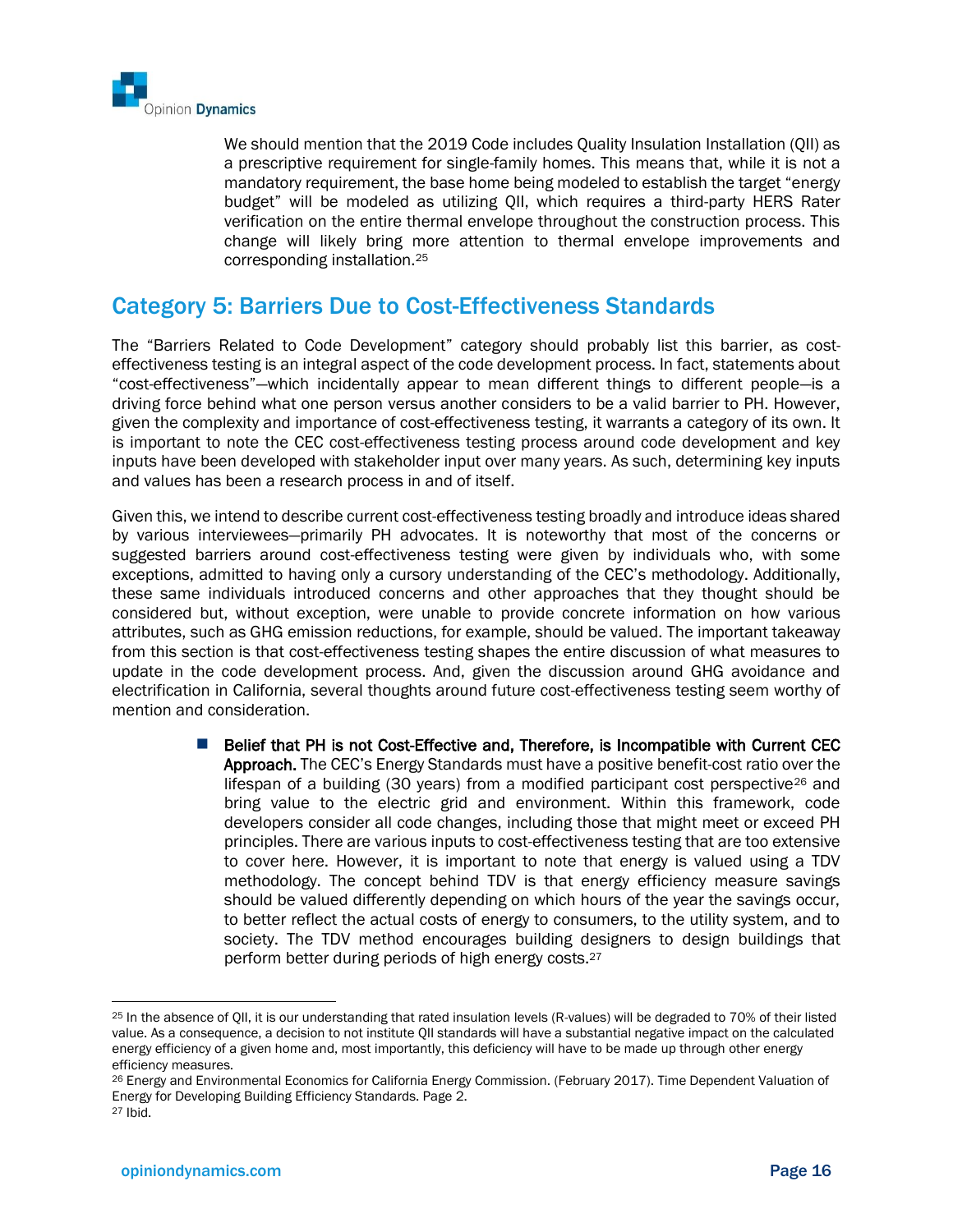

An important backdrop to a discussion around cost-effectiveness is that the focus of PH is on reducing heating and cooling loads to bare minimums through thermal mass, the reduction of thermal breaks, and airtightness. At the same time, most new construction building professionals reportedly disagree (given their knowledge and practice) that PH principles in these key areas are cost-effective. In short, CEC code developers and the building industry appear to claim that sound engineering practices do not support the levels of efficiency that PH demands in a cost-effective manner. This claim represents perhaps the most significant barrier to the inclusion of PH principles in future code development processes.

- The Grid of the Future Requires New Values for Cost-Effectiveness Tests. The debate over cost-effectiveness is not one that this research project specifically intended to explore in detail. However, given the discussion in California shifting to a focus on GHG emission reductions, electrification, and 100% renewables, many PH practitioners suggest that cost-effectiveness testing should adapt to the most likely "future state" of the electrical grid. For example, electrification and the use of renewables will likely mean additional strain on the grid and the need for more capacity at all levels (e.g., generation, transmission, and distribution). It may also involve both summer and winter peaks, given a possible goal to replace natural gas water heating and space heating with electricity-driven technologies. In a nutshell, such developments may mean that very different values, compared to the present day, should be placed on future energy efficiency improvements. Many PH advocates think PH best addresses GHG and future costs of delivering energy. For example, they argue that PH delays heating and cooling needs to later in the evening (helping the duck curve) and that current TDV methods do not adequately value this possible future state. They also argue that PH will mitigate the need to re-build or enhance the grid. Whether or not these arguments have value is a complex issue, involving a multitude of research needs. The first step would appear to be determining what metrics and associated values should be in the future to understand the impacts of electrification and its associated costs on the grid, whether or not and how GHG emission reductions should be valued, and what an appropriate, effective useful life should be for building envelope measures (i.e., is 30 years appropriate or should it be longer?).
- Little Empirical Research of How PH Impacts the Grid and GHG Emissions. Another key barrier is that there is little empirical research to understand how PH impacts the grid and GHG emissions. PH designs need to be modeled to understand their true grid impact, their value to the grid, how they compare to more conventional designs, and ultimately if PH requirements indeed represent a cost-effective solution. In this regard, our literature review indicates that very little systematic research has been done around how PH buildings impact the grid across the various California climate zones and on how PH impacts compare to code-built structures. Additionally, a changing focus toward electrification and renewables necessitates additional studies to understand the potential grid impacts of such initiatives and their related cost, with an emphasis on understanding the cost savings realized through reducing grid impacts through energy efficiency, customer-sited renewables, battery storage, etc.

#### Category 6: Other Barriers

There are additional barriers to PH principles that do not fit very well into one of the previously listed categories. Nevertheless, they have important implications concerning whether or not (and how) PH principles are considered in the future.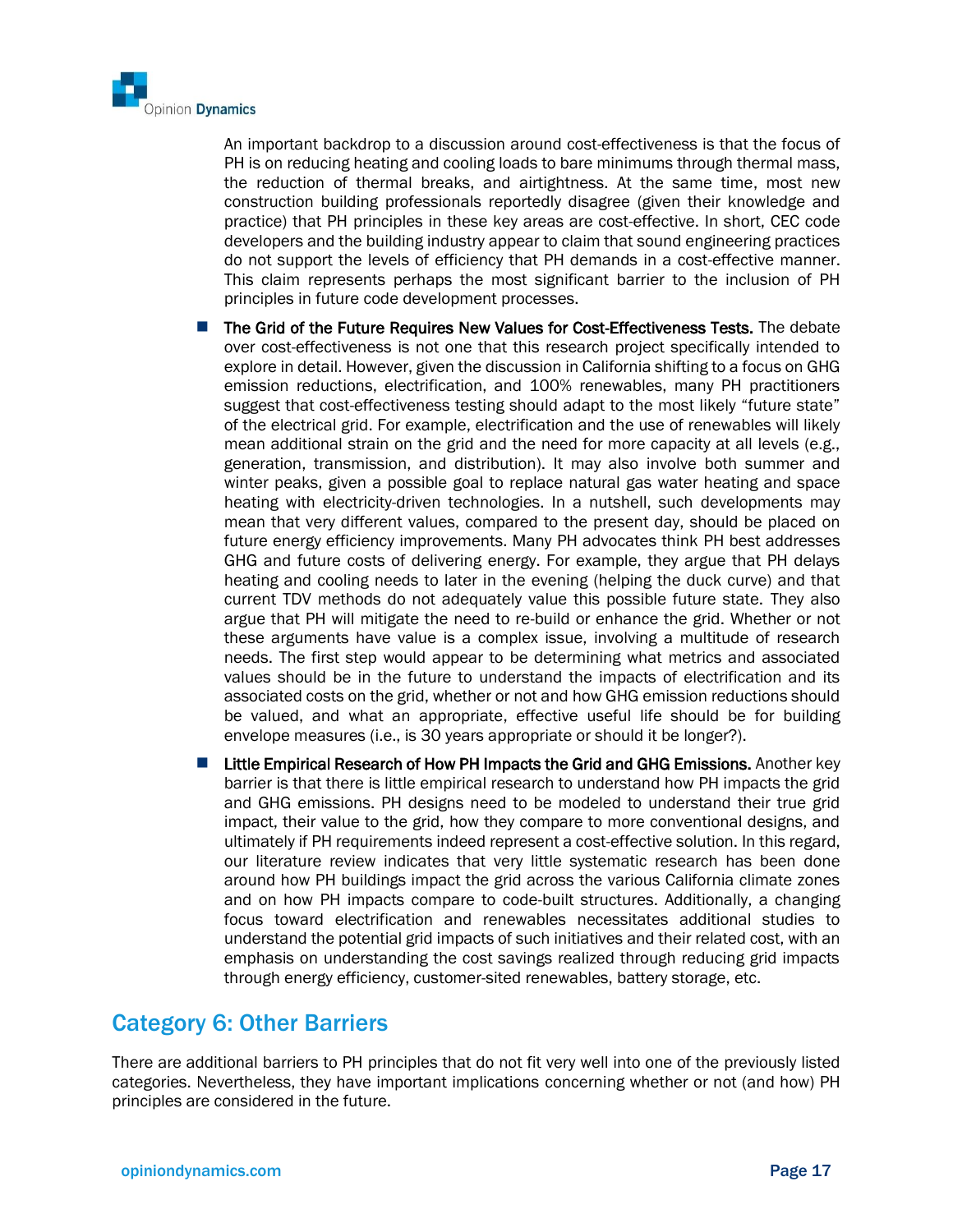

- PH Principles Incompatible with Incremental Change. As previously outlined, the California code promulgation process is incremental; three-year code cycles are the norm and improvements in code are made on a measure by measure basis. However, with PH, some critical aspects of design and construction cannot be approached in isolation and must be addressed holistically. For example, the airtightness standard of .06 ACH50 dictates the use of mechanical heat recovery ventilation to ensure an adequate supply of fresh air and indoor air quality. Thus, tightening the building envelope and reducing infiltration means that ventilation measures also must be taken. This means that incorporating PH principles into code would represent a significant change from current code update practices and would necessitate the use of a multi-measure approach.
- PH Cannot Reduce Unregulated Loads. It seems fair to state that some building professionals, perhaps including the CEC, think that the 2019 code has taken energy efficiency levels about as far as it should go given current cost-effectiveness constructs. And, many energy efficiency experts would likely agree that unregulated loads (e.g., appliances, plug-loads, etc.) represent a significant and growing problem. While one can debate this issue, it is clear that PH has no particular advantage in addressing the issue of unregulated loads. While it is true that PH does consider the overall source energy for appliances, plug loads, etc., building occupants can easily "undo" original estimates of overall building usage by adding appliances, replacing appliances with less efficient models, and adding various plug loads.
- Advances in Performance and Decreases in Cost of PV + Battery Storage Reduce Need for Efficiency Improvements. The cost and performance of PV systems and associated battery storage continue to improve and have the potential to change the energy efficiency landscape in California dramatically. <sup>28</sup> Improvements in battery storage may reduce calls for more stringent increases in construction standards (i.e., energy efficiency) in favor of PV generation + storage. Many anticipate that cost-effective PV + storage will limit the acceptance of further, more stringent changes to code as many may view PV + storage to be the more cost-effective alternative to further increases in energy efficiency, reducing the likelihood that PH principles are incorporated into the energy code.
- Little Cross-Over between PH and Non-PH Building Professionals Prevents Learning. Reportedly, there is minimal cross-over and constructive dialogue between PH and non-PH building professionals. However, there does appear to be some progress in this area, as evidenced by the fact that the California Codes and Standards Program appears to be considering some PH features for inclusion in future reach codes particularly in the multi-family sector. Most importantly, perhaps, there seems to be very little understanding among mainstream builders as to PH principles, software, and construction techniques. In many respects, this barrier falls under the broad umbrella of lack of awareness and knowledge (the first barrier category discussed in this paper). However, we give it additional emphasis here as it seems that dialogue between PH and non-PH practitioners is critical for mainstream building industry professionals to understand PH and PHPP and how it might relate to current building standards, current code, and current modeling software. Without this knowledge, it is difficult to conceive of a scenario whereby PH principles could get more thoroughly adopted in the marketplace.

<sup>&</sup>lt;sup>28</sup> In the absence of battery storage, PV does not produce electricity at the most optimal time of day relative to residential end-uses with the notable exception of central air conditioning.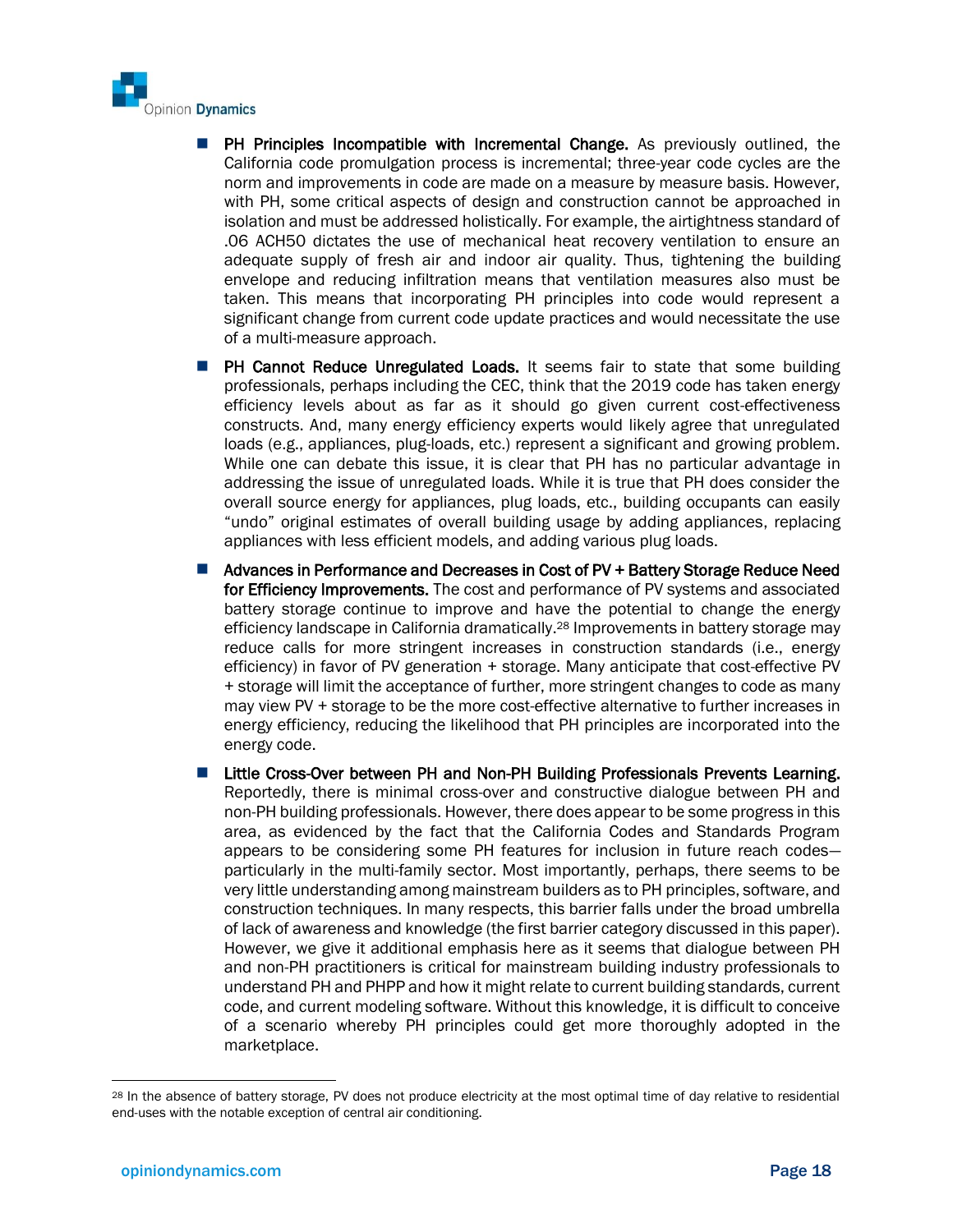

◼ Incompatibilities Between PH Buildings and Code Compliant Modeling Software. Little work has been done to understand the difference in energy consumption, grid impacts, and GHG outcomes between PH and code-built buildings. Understanding differences in PHPP modeling software versus California-approved modeling software is equally important in order to understand what is or is not treated in each software package and to know if compliance software would benefit by incorporating aspects of PHPP that are not currently included. For example, as outlined in the paragraph after the next one, a 2019 PHCA study concluded that current California-approved modeling software has no provision for modifying multi-family infiltration rates.

It is important to note here that the CEC approach to home performance modeling has been vetted over many years with input from various industry stakeholders and professionals. Undoubtedly, CEC officials would argue that their approach to energy modeling is sophisticated and aligns with generally accepted engineering principles. Given this, PHPP may have no particular appeal to the CEC, and PH reliance on PHPP may be a barrier to acceptance of PH concepts, design, and principles. It is noteworthy that some practitioners see PHPP software as a "black box," which will not work in an environment (California) where transparency and open-source software has been the norm for years. Some interviewed PH advocates viewed CEC approved software in a similar light. With this said, passive house principles can be incorporated into code without utilizing any specific tool. The CEC has full latitude to adopt measures and concepts that reflect good design practices that minimize energy efficiency use before adding energy-efficient equipment, whether they are officially called PH or not.

In 2018, the PHCA board of directors approved a study to compare PH buildings to California's energy code requirements, electing to focus on low-rise multi-family buildings using a gas/electric fuel mix.<sup>29</sup> This was done because the PH board identified these buildings, in terms of quantity of units, as the most common type of permitted building. Further, the study focused on the most heavily populated climate zones—San Francisco, Los Angeles (represented by the climate data for Torrance), and Sacramento. Cost-effectiveness was ignored, due to the complexity, though it was given consideration when selecting building upgrades. The study encountered several challenges. Two particular challenges were: 1) shading and thermal bridges had to be ignored because California-approved modeling software has no way to accommodate them; and, 2) converting between PHPP and California-approved modeling software revealed that the current California-approved modeling software has no provision for modifying multi-family infiltration rates.

The result of the study demonstrated that upgrading low-rise multi-family buildings to PH criteria can result in overall energy savings of 13-20% over the 2019 baseline code, a 50% reduction of heating demand, and a 47-59% reduction in carbon emissions using PHPP metrics. The single biggest factor contributing to these reductions was the combination of low infiltration rates coupled with a medium-efficiency heat recovery ventilator. PHCA's recommendation to the California Energy Codes and Standards group were to: 1.) include infiltration rates and balanced ventilation equipment in

<sup>29</sup> Mann, Steven. (June 2019). Reaching for a Passive House Code: California's Nascent Adoption Journey. In North American Passive House Network (NAPHN) Policy Resource Guide. Retrieved from: https://drive.google.com/file/d/1x49Xmey6qaqfG-XDhzvq4TfbdTqhvi0a/view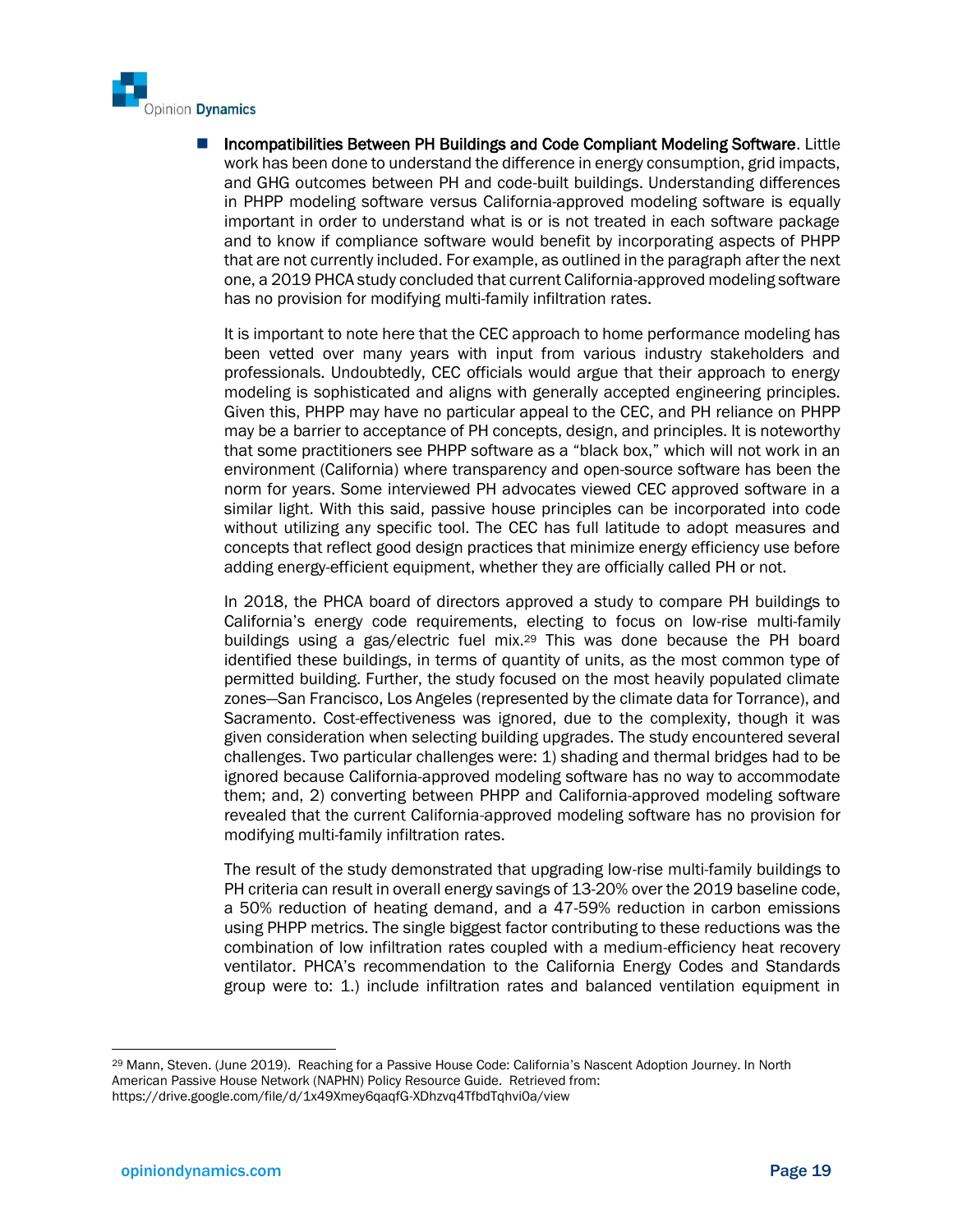

future Reach Code analysis; and, 2.) factor infiltration rates into multi-family and commercial building analysis and modeling software.

# 5. Examples of Incorporating PH Principles into Code

Numerous interviewees pointed to the City of Toronto, Canada, and, to a lesser extent, New York City as examples of a more holistic and forward-looking approach to code development and adoption. One of the groundbreaking aspects of New York City's recently adopted Climate Mobilization Act (Bill #1253), is that it directly addresses the issue of building owners and developers having to meet everchanging energy requirements that are updated every few years with each code cycle. The bill sets a clear target and lays out a pathway to get there. British Columbia's recently enacted reach code is similar in that it sets performance-based targets instead of prescriptive ones.<sup>30</sup>

In 2014, Governor Andrew M. Cuomo initiated Reforming the Energy Vision (REV), a comprehensive energy strategy for the State of New York. One of the outcomes of that effort was the creation of an above-code-minimum policy initiative for optional adoption by municipalities. The result was NYStretch Energy Code-2020, which established the residential code, Section R408 Passive House, as an alternative compliance path to be voluntarily adopted by any local municipalities in New York State.<sup>31</sup>

It is interesting to note that the City of Vancouver, British Columbia found that LEED certification in particular (which draws on ASHRAE 90.1) was driving buildings toward cheaper gas and away from electricity use, resulting in higher total GHG emissions from space heating—an increase that was also propelled by these building envelopes often being thermally weak.<sup>32</sup> It became clear to City staff that improved thermal envelopes were needed citywide to achieve lower GHG and achieve reasonable operating costs.

Also noteworthy is an article by Bronwyn Barry, Board President of PHCA, which presents an analysis demonstrating, when viewed from a zero net carbon perspective, the highest carbon emissions from single-family homes come from energy used for space heating and water heating.<sup>33</sup> She argues that reducing carbon emissions due to space heating should be the California Energy Commission's primary concern. The article further notes that reducing space heating demand happens to be a specialty of PH principles. The analysis of the seven Palo Alto PH buildings demonstrates that both time of use and season of use matters—confirming that perhaps the most critical area to reduce carbon emissions is through winter space heating. Use of PH principles for thermal mass and air tightness specifically, Bronwyn Barry argues, would help address this need.

<sup>30</sup> Zakrzewski, Stan. (June 2019). NYC's Climate Mobilization Act: A brief history. In North American Passive House Network (NAPHN) Policy Resource Guide. Retrieved from: https://drive.google.com/file/d/1x49Xmey6qaqfG-XDhzvq4TfbdTqhvi0a/view

<sup>31</sup> Benzing, Andreas M. (June 2019). New York State's 80X50 Progress: Implementing High Performance Codes. In North American Passive House Network (NAPHN) Policy Resource Guide. Retrieved from:

https://drive.google.com/file/d/1x49Xmey6qaqfG-XDhzvq4TfbdTqhvi0a/view

<sup>32</sup> Higgins, Chris. (June 2019). A Big Bold Idea: The City of Vancouver Sets a Target and Maps the Path. In North American Passive House Network (NAPHN) Policy Resource Guide. Retrieved from:

https://drive.google.com/file/d/1x49Xmey6qaqfG-XDhzvq4TfbdTqhvi0a/view

<sup>33</sup> Barry, Bronwun. (September 25, 2018). Can California Decarbonize Electricity Without Improving Building Energy Codes? Why targeting space heating and water heating is the best path toward lowering carbon emissions. Green Building Advisor. Retrieved from: https://www.greenbuildingadvisor.com/article/can-california-decarbonize-electricity-without-improvingbuilding-energy-codes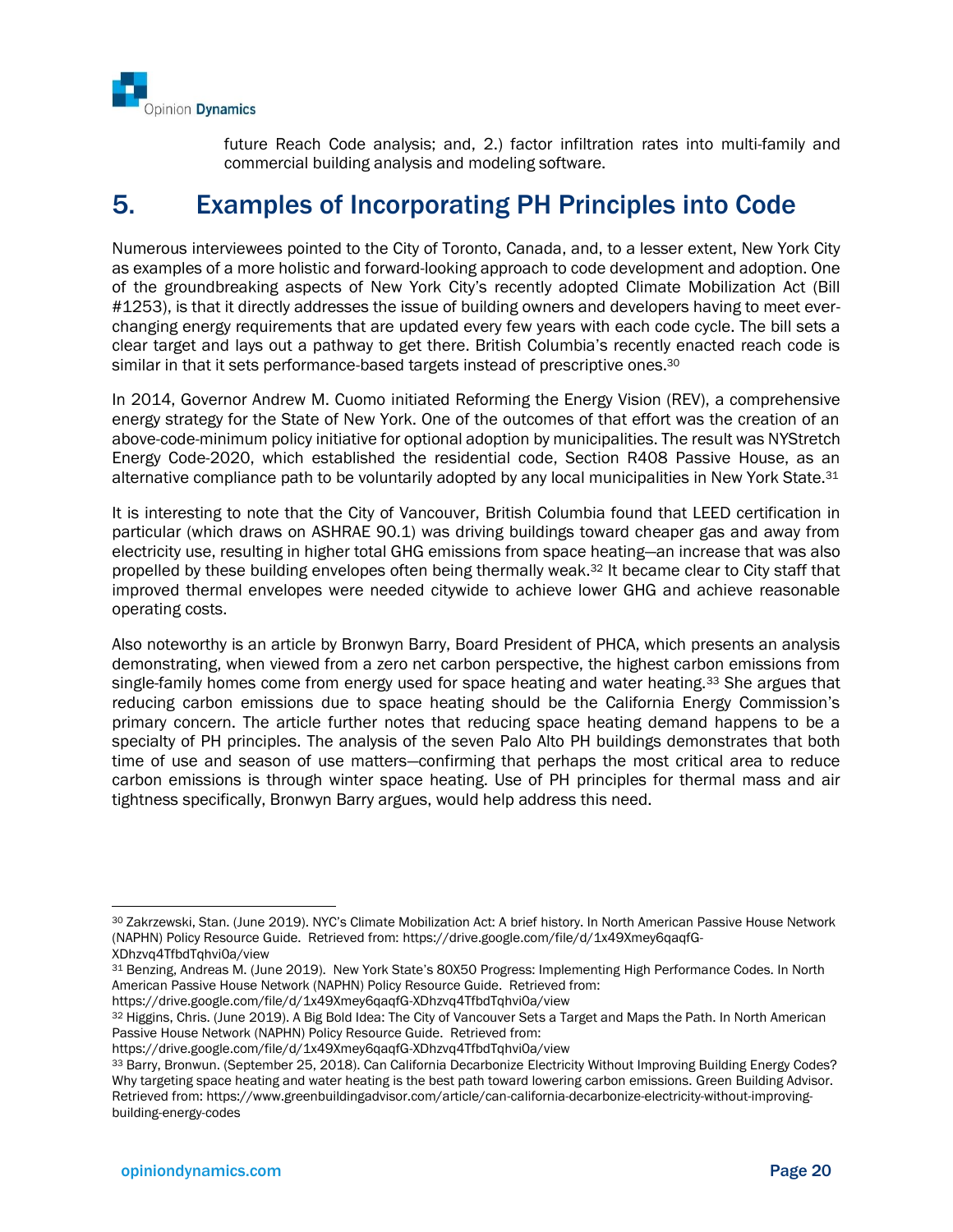

# 6. Possible Utility-Sponsored Initiatives

This section draws upon the research findings and suggests utility-sponsored initiatives that could potentially promote PH principles. In this regard, it seems noteworthy to highlight the City of Vancouver's experience where success came from "a combination of clear signals about the direction of code, the removal of regulatory barriers, staff training, incentives, leader dialogues, tours, and trainings."<sup>34</sup> Although utilities clearly cannot set the direction of future code, they can provide input and be a catalyst for future code development. In all other respects, the path taken by the City of Vancouver would appear to be a good guide for potential utility-sponsored actions.

### 6.1 Demonstration and Public Education

Given the lack of familiarity, it is important to demonstrate the various energy efficiency attributes and features of PH structures. Associated with this, it is important to validate through case studies and demonstration projects that PH structures can be built affordably and that they address concerns about indoor air quality and construction defects. In short, advocates need to prove to the public and building community that PH is realistic, scalable, and can be done for little additional upfront cost, while reducing GHG, lessening the impact on the electrical grid, and providing other non-energy benefits (e.g., better indoor air quality) for years into the future. Along these lines, multiple interviewees said that builders/developers are cautious given their unfamiliarity with PH—especially concerning impacts on construction timelines and cost. They need to see PH structures built in the local community and understand the costs associated with their construction. Locally built PH structures also present unique opportunities to promote PH to the general public.

# 6.2 Conduct Research to Understand the Cost and Impacts of **Electrification**

Utilities have significant levels of expertise around the potential impact of electrification and renewables on the cost of delivering energy, including understanding the cost of upgrading transmission and distribution resources under various electrification scenarios and timelines. Yet, the utilities lack knowledge about the impact and associated cost that a winter peak predominantly driven by renewable generation may have on the grid. Any assessment of the value of PH and how it compares to conventionally built structures should be done with an appropriate understanding of cost avoidance and the incremental cost avoidance provided by PH over conventional construction. Perhaps the most important contributor to any assessment of PH or other energy efficiency efforts is understanding the value of any resulting savings to the grid and how that value may change based on time of year (summer vs. winter peak avoidance) and time of day. Thus, important potential values (e.g., GHG reduction values, grid cost savings, etc.) need to be studied, vetted, and ultimately established.

# 6.3 Workforce, Education, and Training (WE&T)

If PH principles are deemed appropriate for promotion, a myriad of individuals and organizations will need education and training. This includes policymakers, code officials, building inspectors, builders/developers, architects, and building tradespeople. We provide two examples here of WE&T that the California utilities could learn from. The City of Vancouver focused on training their staff

<sup>34</sup> Pander, Sean. (June 2019). Vancouver's Zero Emissions Buildings: Accelerating Passive House Uptake. In North American Passive House Network (NAPHN) Policy Resource Guide. Retrieved from: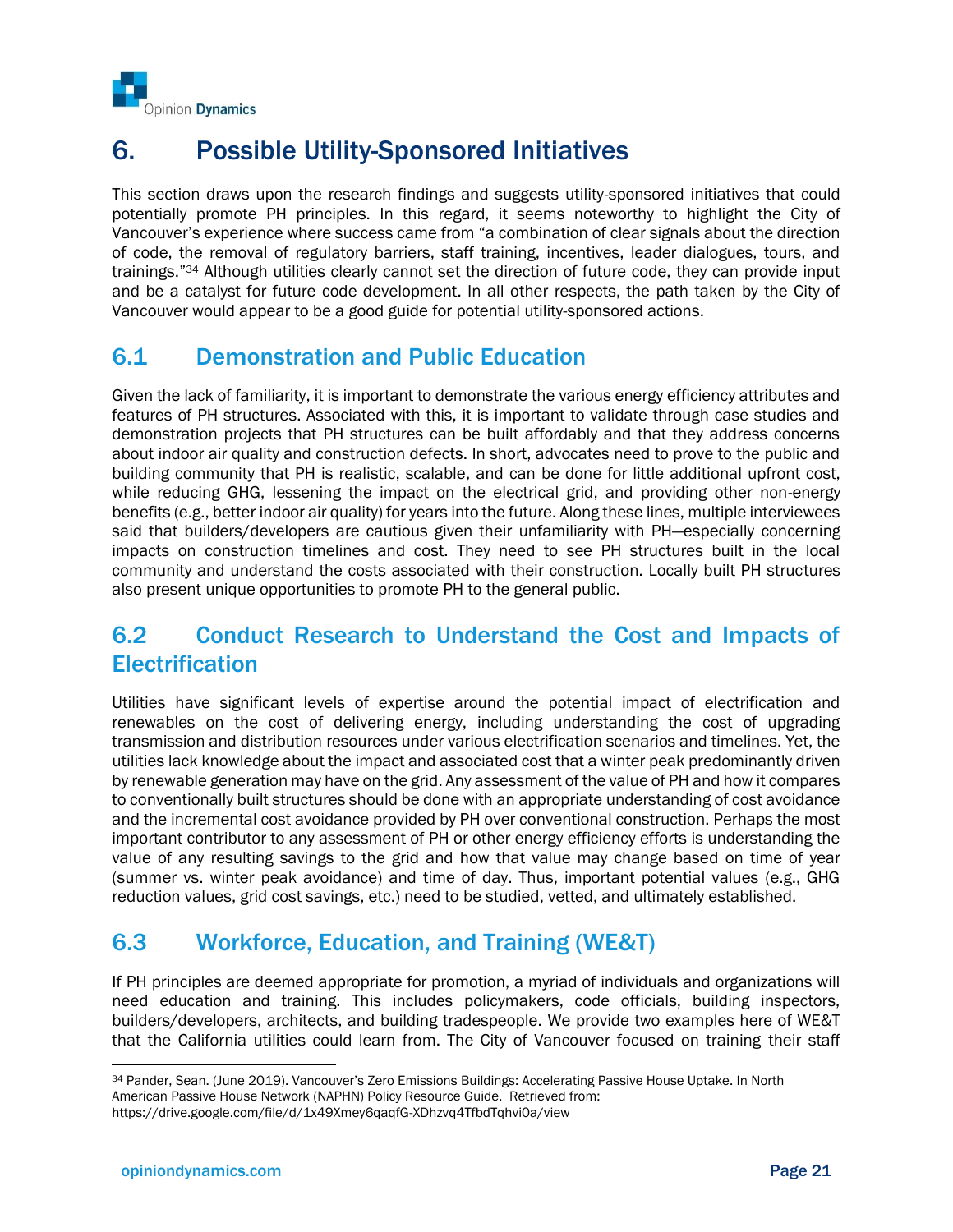

(building officials and inspectors) and funded a 50% trades training subsidy to support local industry adoption of PH building envelope best practices.<sup>35</sup> Between 2014-2016, the New York State Energy Research and Development Authority (NYSERDA) initiated a workforce training and development program focused on subsidizing courses to promote a broad array of skills and services related to improving building energy efficiency—contracting directly with fifty training providers. One aspect was a \$500 grant per attendee to directly offset the tuition costs payable towards a Certified PH Designer or Consultant course or PH-specialty training. The grant provided sufficient incentive to commit to taking the eight-day course and helped build a critical mass of trained professionals.<sup>36</sup>

### 6.4 Incentives

Incentives to close the initial increased cost gap associated with PH construction could help to ensure an ample number of PH projects or demonstration sites are available. Incentives could be based on improved energy savings over a code-compliant structure or provided to support the workforce development aspect of PH construction. Another possibility is to provide incentives around frequently included equipment in PH structures, such as heat recovery ventilators. Several interviewees made it clear that equal incentives should not be given to green building programs that achieve wildly different GHG reductions. Rather, incentives should be based on GHG reductions beyond a standard, codecompliant energy budget. Along this line of reasoning, many agreed that it is unfair to assume the market is going to make changes fast enough to impact climate change and that this is where the government should step in to provide incentives that address future climate issues.

# 6.5 Transformation Activities

Several publications and interviewees mentioned that PH construction costs could come down with more US-based manufacturing. Utilities could be involved in sponsoring initiatives that could be construed as transformative to both the conventional building market and PH. Providing incentives for manufacturing skinny triple glazed windows were mentioned as one such initiative. CEC staff are already working with the building industry and other research organization to bring skinny triple glazed windows to market. Triple glazed windows are a frequent component of PH structures, particularly in some of the most challenging climate zones. They provide important benefits to conventionally built homes. Heat recovery ventilation systems are another opportunity; some interviewees reported that the "best" (more efficient, reliable, durable) systems are currently built in Europe. Finally, several PH advocates said that smaller HVAC equipment is needed for PH structures and this equipment is difficult to find in the United States.

# 7. Key Opportunities for Inclusion of Passive House Concepts in Future Code or Reach Codes

Taking into consideration the barriers to PH requirements they identified, we asked interviewees to suggest opportunities for the inclusion of PH requirements in mainstream residential construction practices and future codes or reach codes. We list the key opportunities in the general order of the

<sup>35</sup> British Columbia Institute of Technology. (2019). CESA 1500 – Passive House Tradesperson Course – Building Envelope Specialization. Retrieved from: https://www.bcit.ca/study/courses/cesa1500

<sup>36</sup> Bronwyn. Barry. (June 2019). Utility Programs: NYSERDA's Strategic Grant Funding. In North American Passive House Network (NAPHN) Policy Resource Guide. Retrieved from: https://drive.google.com/file/d/1x49Xmey6qaqfG-XDhzvq4TfbdTqhvi0a/view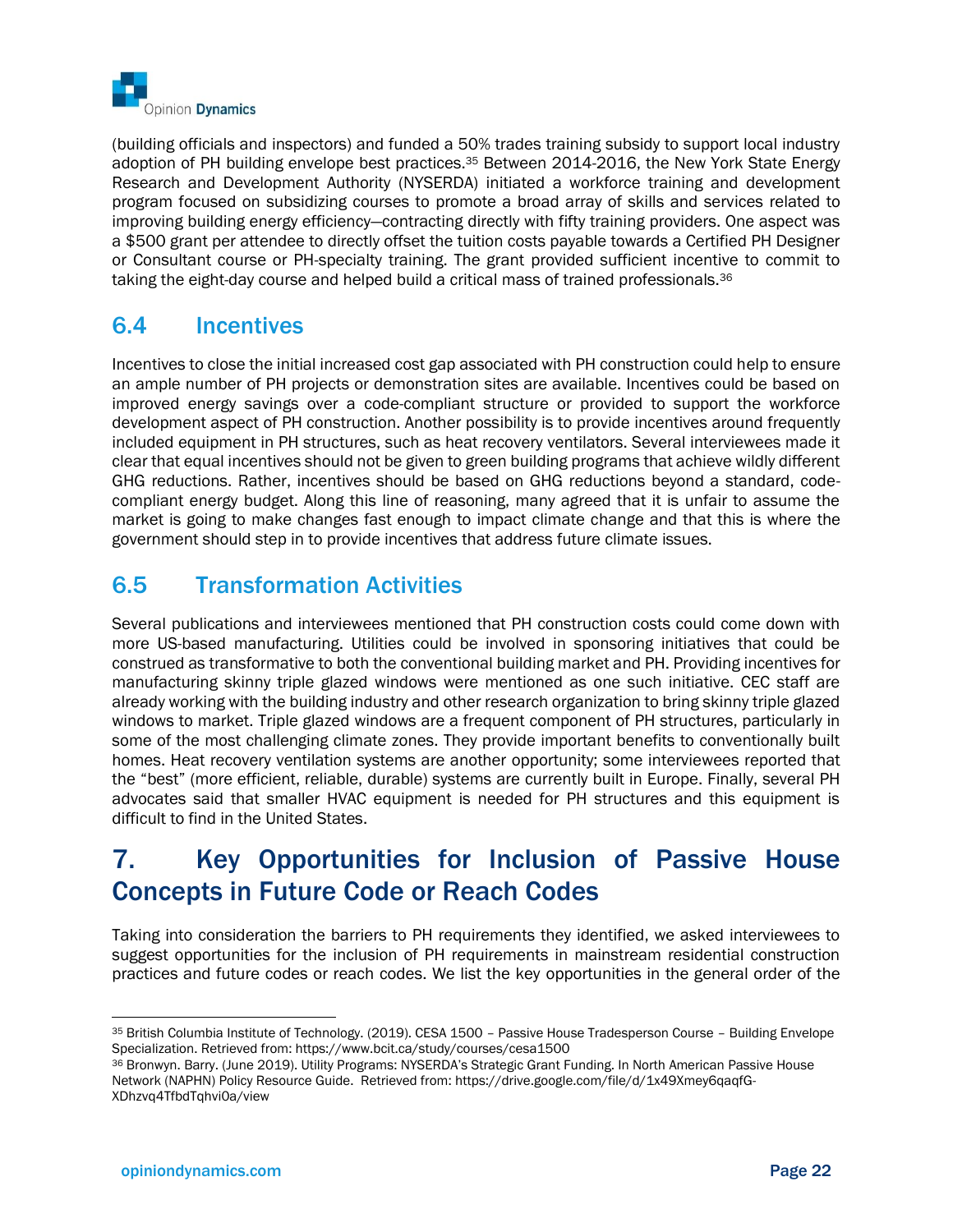

frequency in which they were mentioned. We also include ideas and suggestions that were not mentioned with high frequency yet have particular merit.

#### 7.1 Orientation and Thermal Mass

Home orientation was mentioned as a PH concept that could be incorporated into new home construction immediately and at little- to no cost. For most interviewees, this meant planning and designing a home to minimize summer heat gain, particularly to the south and west via increased thermal mass and fewer windows. Experts point to higher levels of thermal mass on the west side of homes as a method of "absorbing" the heat and, thereby, delaying interior heat gains until later in the day/evening when the natural atmosphere is cooling. As several interviewees reported, Title 24 compares a home's design to a building that is appropriately oriented (i.e., to minimize heat gain from the west), which incentivizes minimizing a building's west-facing glass. The IOU programs that provide design assistance should encourage their designers to advise participants on the benefits of increased thermal mass to minimize heat gain.

# 7.2 Room Configuration by Function and Time of Use

To increase occupant comfort, homes should be designed according to PH principles that pay attention to the function and the time of use of various areas within a home. For example, bedrooms should be oriented to the west and south as they are typically not occupied during the hottest part of the day. Similarly, living rooms and kitchens should be oriented to the east and north to shield them from high daytime exterior temperatures. Experts suggested that overall home orientation and use of thermal mass should include the concept of "internal orientation,"—meaning where specific rooms are placed within the structure. There is opportunity for IOU programs, such as the California Advanced Homes Program, to offer incentives to participants who incorporate internal orientation in their building plans.

# 7.3 Shading

Shading and overhangs should be used to prevent excessive heat gain in the summer while permitting solar gain in the winter to increase occupant comfort. Our research identified this as another low- to no-cost PH concept to potentially incorporate into mainstream residential housing. Utility programs should consider incentivizing these measures.

# 7.4 High-Performance Attics

Generally speaking, interviewees were supportive of the high-performance attics that are part of the current prescriptive code. As previously discussed, however, the challenge has been getting builders to incorporate them into their construction practices rather than trading this energy-saving feature off against higher efficiency equipment. The inclusion of high-performance attics as a mandatory code requirement would push the building industry toward a higher-performing building envelope and, thus, closer to PH principles. Currently, many building practitioners reportedly do not incorporate highperformance attics and, therefore, they are not gaining experience with them. Utility programs could consider incentivizing high-performance attics and providing design assistance to help building practitioners gain experience with this code option.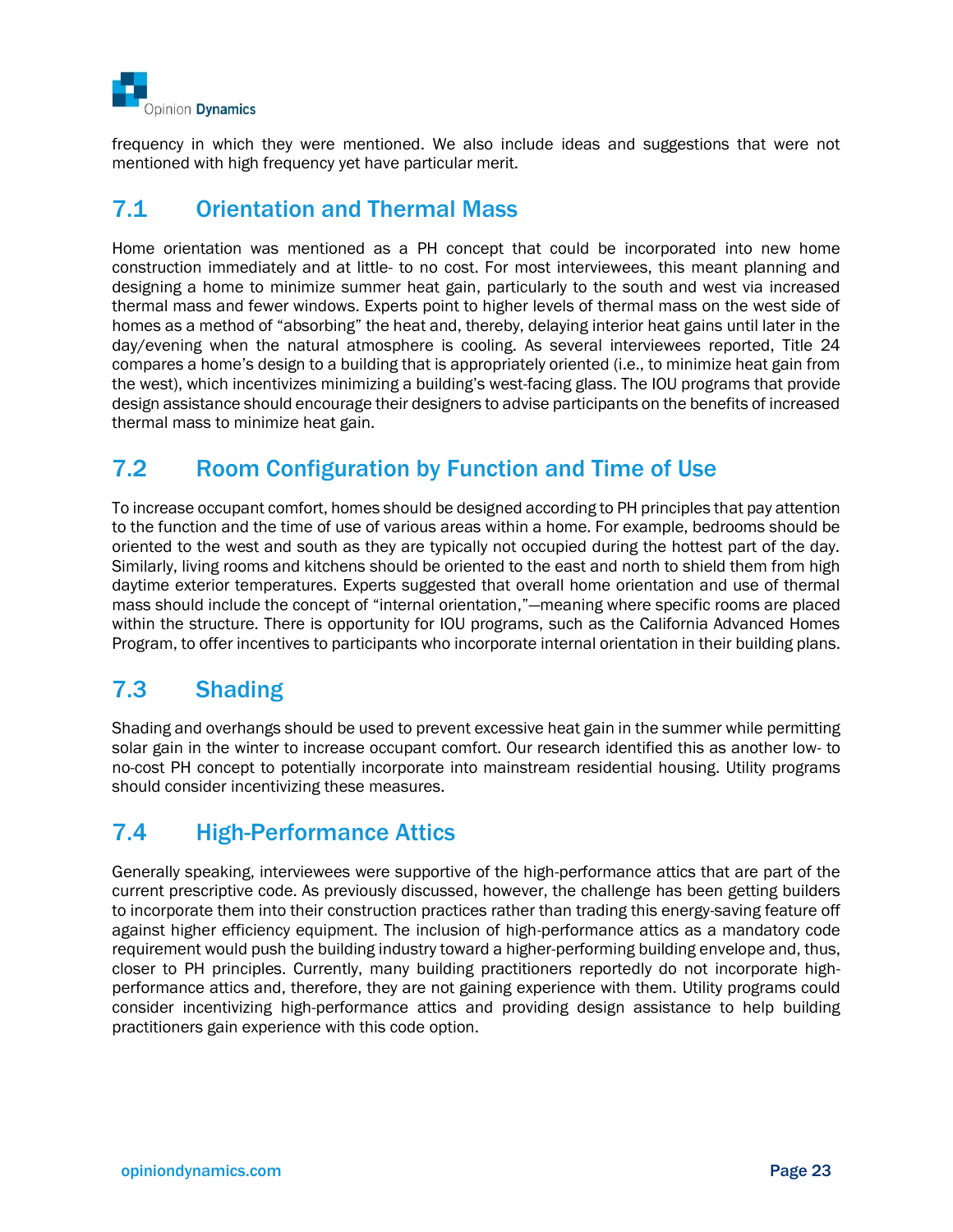

# 7.5 High-Performance Walls

Similar to high-performance attics, there is a fair amount of support for the inclusion of highperformance walls within existing practices, especially amongst PH advocates. However, there has been little uptake into newly constructed homes because, similar to high-performance attics, many building professionals upgrade equipment efficiencies, allowing them to move away from high performance walls. As outlined earlier, high-performance walls present a particular challenge with developers and builders as they effectively reduce the conditioned square footage of a given structure given the same external dimensions. To use high-performance walls, and to maintain the existing conditioned square footage, it is necessary to increase the overall footprint of the building. Given setback requirements, this means that lots need to be bigger and, therefore, fewer homes can be built on a given tract of land if interior square footage is to remain the same. Utility programs that promote a whole building approach, such as Savings by Design, are well-positioned to adopt enhanced incentives for high performance walls and increase builder uptake and thus experience with them.

### 7.6 Passive House as an Alternative Compliance Path or Reach **Code**

In a recent article, Steve Mann of Home Energy Services points out that local jurisdictions in California, in addition to enforcing Title-24, have the authority to adopt local energy efficiency ordinances, called Reach Codes. Local jurisdictions "must demonstrate that a proposed Reach Code, typically consisting of multiple components, can be implemented cost-effectively. The jurisdiction must obtain approval from the California Energy Commission and the Building Standards Commission for the ordinance to be legally enforceable."<sup>37</sup> Further, the article states that "a Reach Code can have multiple pathways. It can include specific requirements or require that a project use an established framework, such as PH, LEED, or other certification." A clear mechanism for this to happen exists; it is the central focus of the California Energy Codes and Standards Program. This statewide utility program works in partnership with the CEC, local governments, and other stakeholders to identify Reach Codes tailored to each of California's sixteen climate zones. Once approved by the CEC, individual jurisdictions can adopt one or more Reach Codes into their local energy efficiency code.

As previously outlined, in 2018 the City of Vancouver, British Columbia, started to allow PH as an alternative compliance path to its rezoning policy for larger buildings. Reportedly, city staff were motivated to assist with PH implementation because they had been seeing newly constructed LEEDcertified buildings that were not achieving energy use or greenhouse gas reductions.<sup>38</sup> The move toward allowing PH as an alternative compliance approach, leading to more PH buildings that demonstrated the many energy and non-energy benefits of PH, opened the door for further improvements in the base building code.

The overall concept we suggest is that making PH an alternative to code compliance will lead to more homes and buildings built with PH principles, which helps demonstrate that it can be done costeffectively and will result in GHG reductions and better overall efficiency. In turn, this will make it easier to continue to advance base building codes. For example, in 2016, the Vancouver City Council adopted the Zero Emissions New Building Plan, which clearly articulates the path that new buildings must take

38 Higgins, Chris. (June 2019). (June 2019). A Big Bold Idea: The City of Vancouver Sets a Target and Maps the Path. In North American Passive House Network (NAPHN) Policy Resource Guide. Retrieved from:

<sup>37</sup> Mann, Steven. (June 2019). Reaching for a Passive House Code: California's Nascent Adoption Journey. In North American Passive House Network (NAPHN) Policy Resource Guide. Retrieved from:

https://drive.google.com/file/d/1x49Xmey6qaqfG-XDhzvq4TfbdTqhvi0a/view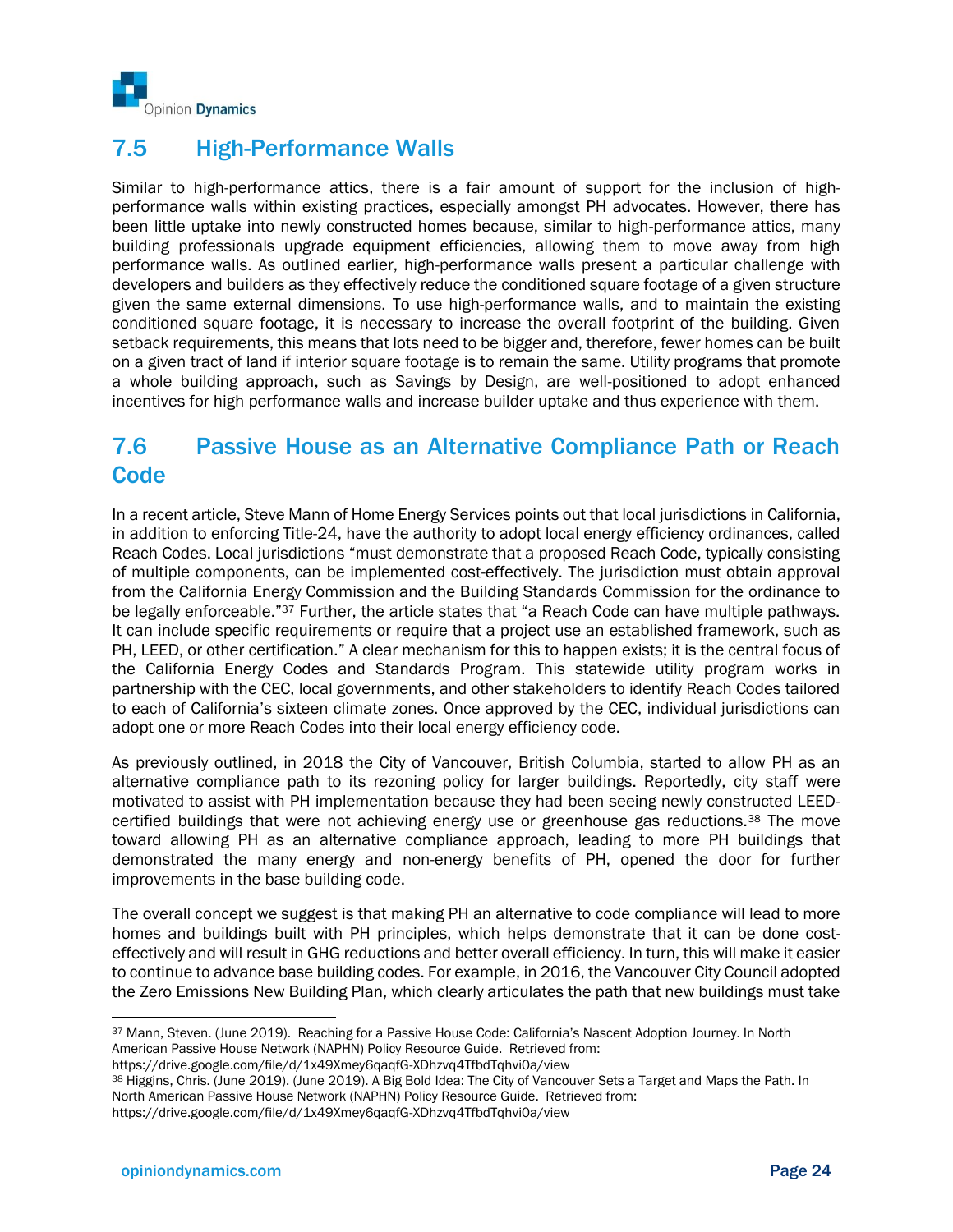

and outlines the lessons from PH (better envelopes, lower heating energy, less use of fossil fuels).<sup>39</sup> The bottom line is that the city understood that more PH projects would be needed to serve as the icebreakers, making way for all buildings to move toward high-performance outcomes.<sup>40</sup>

Other building practitioners are suggesting the same. In fact, a proposal has been submitted to establish an alternative compliance pathway in the 2022 California energy code for PH-certified single family and low-rise multi-family projects. <sup>41</sup> Under the proposal, PH-certified homes would not have to use the performance or prescriptive pathways but would have to meet additional mandatory and prescriptive requirements. The additional requirements include items such as QII, minimum wall insulation R-value, roof and ceiling insulation, water heating systems, and solar PV. The biggest challenge to offering a PH compliance pathway is that the ventilation requirements for PH-certified homes does not align perfectly with the ASHRAE requirements in Title 24. Another challenge is that PHPP does not produce the output to create CF1R compliance forms. Additional considerations may be needed to avoid noncompliance with Title 24 and updates to PH software tools may be warranted if an alternative compliance pathway is established.

# 8. Summary

This last section summarizes the barriers identified through the literature review and SME interviews and makes suggestions for Utility-sponsored initiatives and specific PH principles to prioritize for code incorporation.

### 8.1 Barriers Summary

Builders: Those in the building industry reportedly have little awareness and knowledge of PH principles, partially stemming from the limited interaction between PH and non-PH practitioners. A key principle of PH is airtight buildings, but builders are reportedly reluctant to construct tight buildings for fear that might cause indoor air quality issues such as moisture, mold, and off-gassing. Their concerns are not supported by building science, though, because, with proper ventilation, tight homes do not encounter such issues. There is also reportedly a large fear of the unknown among building professionals and, in some cases, their unions that makes them resistant to changes in their building practices. This fear and the resistance among building professionals cause them to push back against proposed energy code changes.

Builders are also reluctant to pursue highly efficient homes for additional reasons. First, homebuyers do not often prioritize energy efficiency when considering which home features they are willing to pay a premium for. PH homes have a higher upfront construction cost, and homebuyers appear to be satisfied buying code-built new homes. Second, improvements in the cost and performance of solar PV combined with battery storage make pursuing renewables a cost-effective approach to achieving environmental goals, which reduce the necessity of pursuing expensive efficiency improvements. Finally, both building practitioners and homebuyers show a growing preference for the "pretty good

<sup>39</sup> City of Vancouver. (July 2016). Policy Report Development and Building. Retrieved from: https://council.vancouver.ca/20160712/documents/rr2.pdf

<sup>40</sup> Higgins, Chris. (June 2019). (June 2019). A Big Bold Idea: The City of Vancouver Sets a Target and Maps the Path. In North American Passive House Network (NAPHN) Policy Resource Guide. Retrieved from:

https://drive.google.com/file/d/1x49Xmey6qaqfG-XDhzvq4TfbdTqhvi0a/view

<sup>41</sup> Frontier Energy. (November 12, 2019) Single Family Passive House Prescriptive Pathway Presentation at the California Statewide Codes and Standards Enhancement (CASE) Team's Stakeholder Meeting.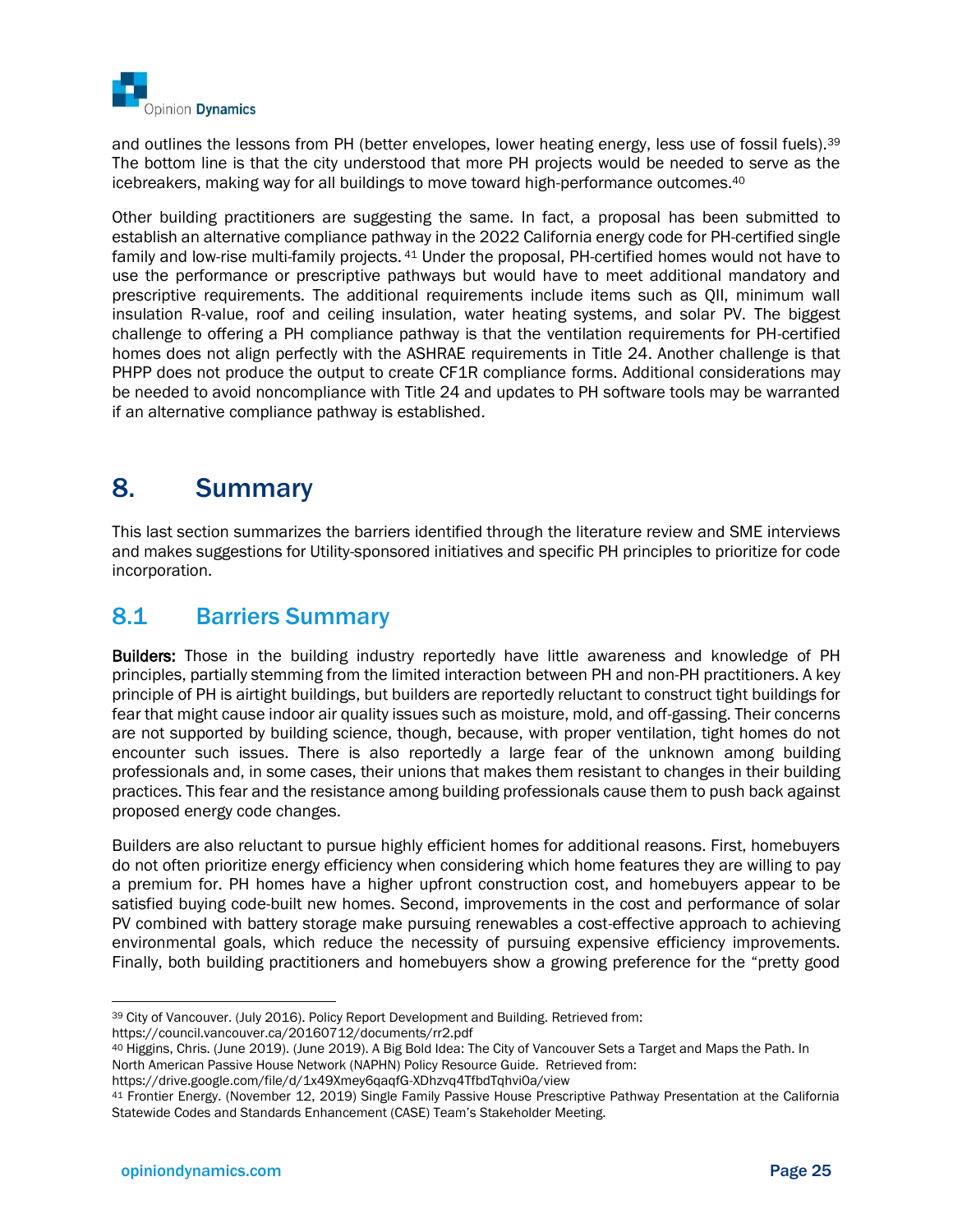

house" that pursues efficiency to a limited extent and uses renewables to make it a green building. These market effects limit calls for more stringent energy codes.

Limitations or Drawbacks of PH: Other aspects of PH principles may make code developers reluctant to pursue their inclusion in code. One reason is that a building constructed with PH principles cannot curb the energy demand of unregulated plug loads. The building occupants may plug in and run a variety of devices that can increase the buildings' energy use intensity despite the tight and wellinsulated envelope. Also, interviewees emphasized that PH principles translate to thicker walls, which means land plots will need to be bigger if the interior conditioned space is to remain the same. The high cost of land and development in California means planners and builders want to maximize livable, conditioned space on available land plots and may resist calls for thicker walls.

Code Update Process: Fundamental to this context is the fact that the cost-effectiveness testing inherent in the California code adoption process shapes the entire discussion of code updates. The code development process is incremental and considers the cost-effectiveness of each measure in isolation. PH principles are inherently holistic and leverage the interactive effects among building components–an increase in the expense of one measure can be a decrease in the cost of another. Yet that tradeoff and resulting energy advantages cannot be captured when taking a component-based approach to measuring cost-effectiveness.

Complying with Code: The California Energy Standards permit builders to use one of two pathways to energy code compliance. Nearly all buildings take the performance pathway and meet code by improving efficiencies of heating, cooling, and water heating equipment, without improving envelope tightness. The result of the compliance pathway options means designers and builders are not gaining experience with tight envelopes, perpetuating their unfamiliarity, and continuing their fear of the unknown. Moreover, the California-approved modeling software lacks key functionalities that would facilitate accurate modeling of PH buildings. Greater visibility into how the base energy budget is calculated for the performance pathway can help to overcome this hurdle and help promote the use of passive house principles.

### 8.2 Suggested Utility Initiatives and PH Principles to Include in Code Updates

The energy landscape is also undergoing substantial change. The growth in renewable energy supplies emphasizes when energy is used. As such, grid impacts are in flux, and cost-effectiveness tests will require new values and potentially different metrics. The energy industry needs to conduct more research to determine what new values and metrics should be used to accurately model grid impacts and cost-effectiveness of PH principles. In addition, future code developers should reconsider if allowing builders to tradeoff building envelope measures is an effective strategy given California's aggressive climate and energy goals. The California Utilities can also offer incentives for buildingindustry professionals to attend training events on PH principles and incentives to offset the higher upfront cost of construction. The Utilities may also consider sponsoring initiatives that encourage domestic manufacturing of ultra-efficient equipment, which could bring down their cost.

The Utilities may also consider sponsoring demonstration homes that provide public education opportunities for the public and building officials. Attracting attention to PH homes in the community should enhance their visibility allowing people to learn that PH homes already exist and are feasible. Our research also uncovered several PH principles that could be incorporated into the building code with low- to no-cost implications for designers and builders. Proper home orientation and internal room